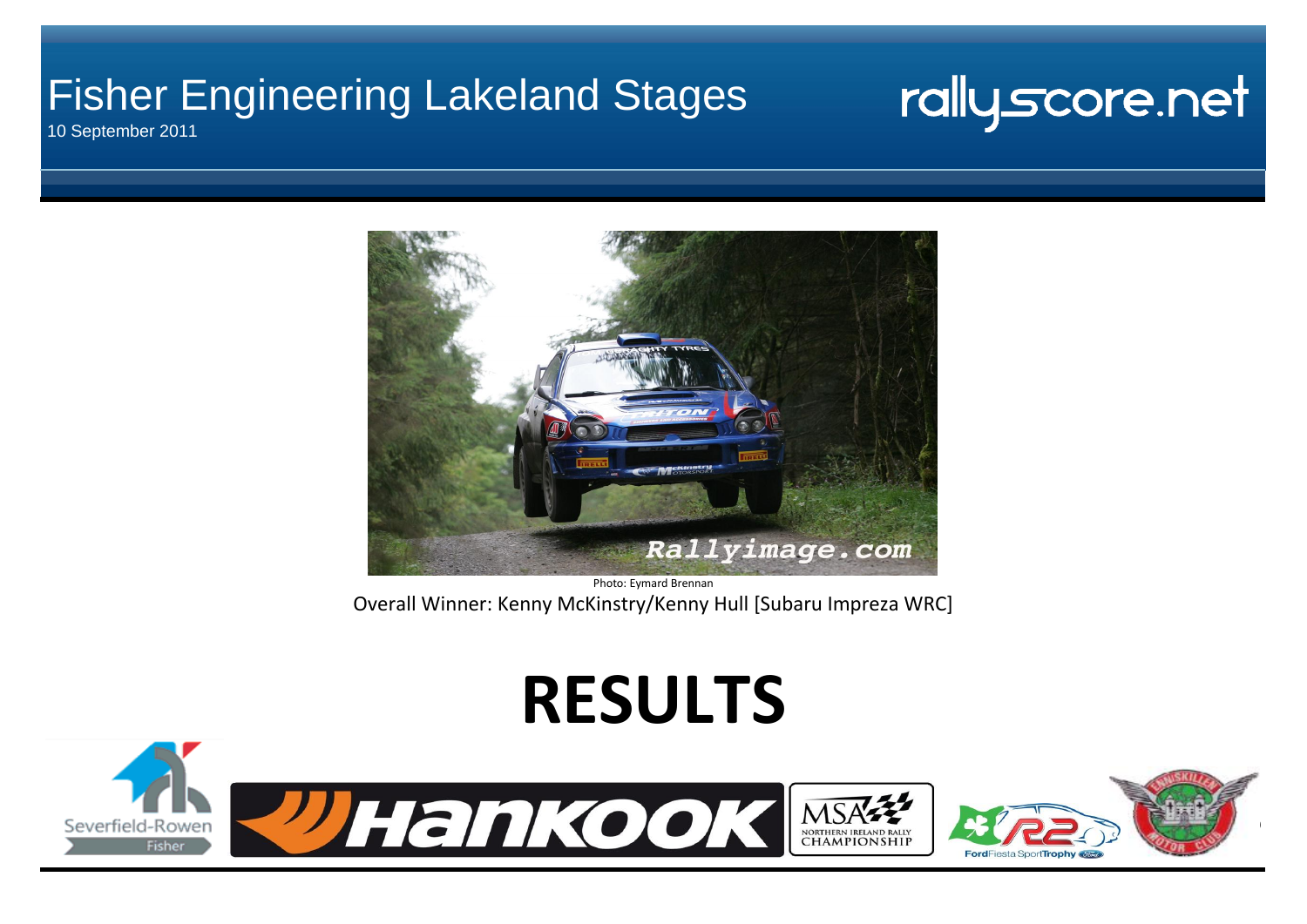|                | <b>Overall Results - Top 20</b><br>Num Driver/Co-driver<br>Car<br><b>Class</b><br><b>Total</b><br>Gap to lead |                                          |                          |                |         |           |                 |  |  |  |  |  |
|----------------|---------------------------------------------------------------------------------------------------------------|------------------------------------------|--------------------------|----------------|---------|-----------|-----------------|--|--|--|--|--|
| Pos            |                                                                                                               |                                          |                          |                |         |           | Gap to previous |  |  |  |  |  |
| 1              | 1                                                                                                             | Kenny McKinstry/Kenny Hull               | Subaru Impreza WRC       | 9              | 40m 30s |           |                 |  |  |  |  |  |
| $\overline{2}$ | $\overline{2}$                                                                                                | Donagh Kelly/Kevin Flanagan              | Mitsubishi Lancer Evo IX | $\overline{2}$ | 40m 41s | $+0m$ 11s |                 |  |  |  |  |  |
| 3              | 5                                                                                                             | <b>Stuart Biggerstaff/Anthony Nestor</b> | Subaru Impreza           | 9              | 40m 59s | $+0m$ 29s | $+0m$ 18s       |  |  |  |  |  |
| $\overline{4}$ | 14                                                                                                            | Vivian Hamill/Paul Hamill                | Toyota Corolla           | 9              | 41m 42s | $+1m$ 12s | $+0m$ 43s       |  |  |  |  |  |
| 5              | 18                                                                                                            | Vincent McAree/JP McAree                 | Mitsubishi Lancer Evo IX | $\overline{2}$ | 41m 44s | $+1m$ 14s | $+0m$ 02s       |  |  |  |  |  |
| 6              | 20                                                                                                            | Enda McNulty/Paul Sheridan               | Subaru Impreza           | 9              | 41m 46s | $+1m$ 16s | $+0m$ 02s       |  |  |  |  |  |
| 7              | 10                                                                                                            | Stephen Wright/Susanne Wright            | Mitsubishi Lancer Evo VI | 9              | 42m 00s | $+1m$ 30s | $+0m$ 14s       |  |  |  |  |  |
| 8              | 28                                                                                                            | Liam Regan/Damien Duffin                 | Peugeot 206              | 9              | 42m 21s | $+1m$ 51s | $+0m$ 21s       |  |  |  |  |  |
| 9              | 6                                                                                                             | Ian Cochrane/Thomas Nugent               | Mitsubishi Lancer Evo    | $\overline{2}$ | 43m 06s | $+2m$ 36s | $+0m$ 45s       |  |  |  |  |  |
| 10             | 15                                                                                                            | <b>Shane McGirr/Niall Connolly</b>       | <b>Toyota Starlet</b>    | 7              | 43m 06s | $+2m$ 36s | $+0m$ 00s       |  |  |  |  |  |
| 11             | 19                                                                                                            | John McGaffin/Lesley McGaffin            | Subaru Impreza S10 WRC   | 9              | 43m 12s | $+2m$ 42s | $+0m$ 06s       |  |  |  |  |  |
| 12             | 66                                                                                                            | Brendan Cumiskey/Ronan O'Neill           | Mitsubishi Lancer        | $\overline{2}$ | 43m 13s | $+2m$ 43s | $+0m$ 01s       |  |  |  |  |  |
| 13             | 21                                                                                                            | Ray Brammer/Matt Whattam                 | Subaru Impreza WRC S3    | 9              | 43m 36s | $+3m$ 06s | $+0m$ 23s       |  |  |  |  |  |
| 14             | 11                                                                                                            | Raymond Mason/Peter Martin               | Mitsubishi Lancer Evo VI | 9              | 43m 57s | $+3m$ 27s | $+0m$ 21s       |  |  |  |  |  |
| 15             | 16                                                                                                            | Aidan Caldwell/Niall Burns               | Ford Escort              | 7              | 43m 58s | $+3m$ 28s | $+0m$ 01s       |  |  |  |  |  |
| 16             | 27                                                                                                            | <b>Gareth Sayers/Gareth Gilchrist</b>    | Mitsubishi Lancer Evo IX | 9              | 44m 00s | $+3m$ 30s | $+0m$ 02s       |  |  |  |  |  |
| 17             | 23                                                                                                            | Seamus O'Connell/Andrew Brennan          | <b>Ford Escort</b>       | $\overline{7}$ | 44m 06s | $+3m36s$  | $+0m06s$        |  |  |  |  |  |
| 18             | 26                                                                                                            | <b>Trevor Ferguson/David McElroy</b>     | Subaru Impreza N12       | $\overline{2}$ | 44m 13s | $+3m$ 43s | $+0m$ 07s       |  |  |  |  |  |
| 19             | 29                                                                                                            | Paul McShea/Stephen Griffith             | Ford Orion               | 8              | 44m 53s | $+4m$ 23s | $+0m$ 40s       |  |  |  |  |  |
| 20             | 46                                                                                                            | Joseph McGonigle/Aidan Friel             | Citroën C2R2 Max         | 5              | 46m 10s | $+5m$ 40s | $+1m$ 17s       |  |  |  |  |  |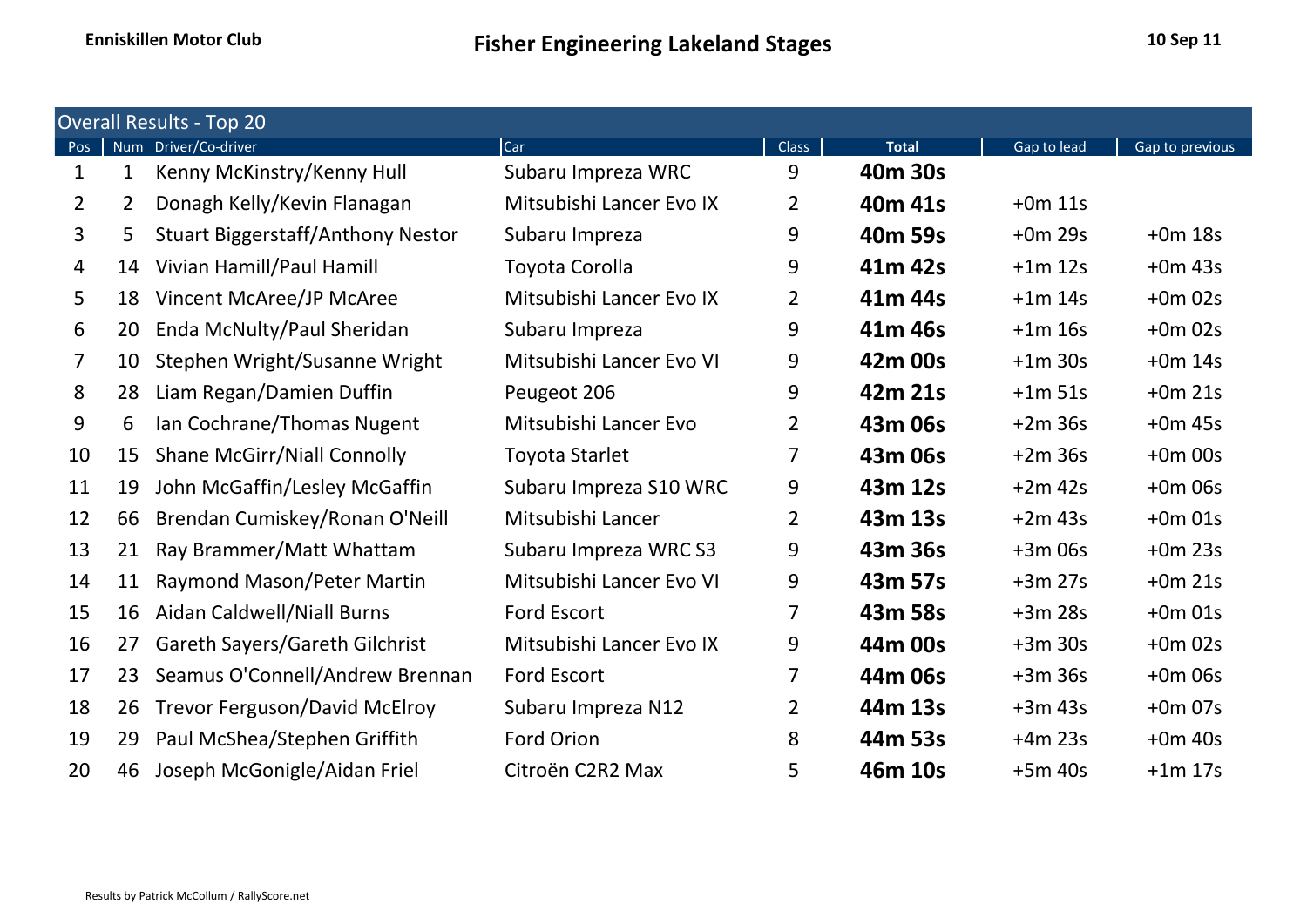| Class 1 | Group N cars up to and including 2000cc |                          |            |           |             | Class 5                  | Clubman (Group A and modified) 1451cc to 1650cc more than two valves per cylinder - Two wheel drive only |                       |            |           |             |
|---------|-----------------------------------------|--------------------------|------------|-----------|-------------|--------------------------|----------------------------------------------------------------------------------------------------------|-----------------------|------------|-----------|-------------|
|         | Pos Num Driver/Co-driver                | Car                      | Total      | to lead   | to previous | Pos Num Driver/Co-driver |                                                                                                          | Car                   | Total      | to lead   | to previous |
|         | 55 James McGovern/Neil McGahey          | Toyota Corolla           | 49m 50s    |           |             |                          | 46 Joseph McGonigle/Aidan Friel                                                                          | Citroën C2R2 Max      | 46m 10s    |           |             |
|         | Michael McCarroll/Martin Connelly<br>49 | <b>Ford Fiesta</b>       | 50m 33s    | $+43s$    |             |                          | 56 Ashley Rutledge/Brian Robinson                                                                        | Honda Civic           | 50m 11s    | $+4m$ 01s |             |
|         | Raymond Corrigan/Kieran McAnespy<br>61  | Toyota Corolla           | 58m 52s    | $+9m$ 02s | +8m 19s     |                          | 33 Stephen Baxter/Jonny Baird                                                                            | Ford Fiesta           | <b>OTL</b> |           |             |
|         | 60 Uel Montgomery/Leslie Hawe           | Vauxhall Astra           | <b>DNF</b> |           |             |                          | 36 Conor Kelly/David Vance                                                                               | Nissan Sunny          | <b>DNF</b> |           |             |
|         | 32 Jonny Leonard/Jackie Elliott         | <b>Ford Fiesta</b>       | <b>DNF</b> |           |             |                          | 38 Robert Erwin/Jimmy Graham                                                                             | Toyota Corolla        | <b>DNF</b> |           |             |
|         | 57 Jimmy Thompson/Paul Corry            | Toyota Corolla           | <b>DNF</b> |           |             |                          | 64 Nigel Simpson/Austin Grimes                                                                           | Peugeot 106           | <b>DNF</b> |           |             |
|         | 34 Declan Leonard/Dermot McCafferty     | Ford Fiesta ST           | <b>DNF</b> |           |             |                          |                                                                                                          |                       |            |           |             |
|         | 35 Dara Leonard/Denver Rafferty         | <b>Ford Fiesta</b>       | <b>DNF</b> |           |             | Class 6                  | Clubman (Group A and modified) 1651cc to 2100cc up to two valves per cylinder - Two wheel drive only     |                       |            |           |             |
|         |                                         |                          |            |           |             | Pos Num Driver/Co-driver |                                                                                                          | Car                   | Total      | to lead   | to previous |
| Class 2 | Group N cars over 2000cc                |                          |            |           |             |                          | 37 Niall Branniff/Graham Henderson                                                                       | <b>Ford Escort</b>    | 47m 22s    |           |             |
|         | Pos Num Driver/Co-driver                | Car                      | Total      | to lead   | to previous | $\overline{2}$           | 31 Alan Atcheson/Dean Hetherington                                                                       | Ford Escort           | 47m 27s    | $+5s$     |             |
|         | Donagh Kelly/Kevin Flanagan             | Mitsubishi Lancer Evo IX | 40m 41s    |           |             | 3                        | 30 Trevor Elliott/Barry McCann                                                                           | Ford Escort           | 48m 05s    | $+43s$    | $+38s$      |
|         | Vincent McAree/JP McAree<br>18          | Mitsubishi Lancer Evo IX | 41m 44s    | $+1m$ 03s |             |                          | 50 Malachy Loughran/Tony Kelly                                                                           | Ford Escort           | 49m 48s    | $+2m$ 26s | $+1m$ 43s   |
| 3       | Ian Cochrane/Thomas Nugent<br>6         | Mitsubishi Lancer Evo    | 43m 06s    | $+2m 25s$ | $+1m$ 22s   |                          | 43 Amy Cox/Emmet Sherry                                                                                  | Ford Escort G3        | <b>DNF</b> |           |             |
|         | Brendan Cumiskey/Ronan O'Neill<br>66    | Mitsubishi Lancer        | 43m 13s    | $+2m$ 32s | $+7s$       |                          |                                                                                                          |                       |            |           |             |
|         | Trevor Ferguson/David McElroy<br>26     | Subaru Impreza N12       | 44m 13s    | $+3m32s$  | $+1m$ 00s   | Class 7                  | Clubman (Group A and modified) 1651cc to 2100cc more than two valves per cylinder - Two wheel drive only |                       |            |           |             |
| 6       | Robert McKelvey/Benny Grainger<br>62    | Mitsubishi Lancer Evo    | 47m 25s    | $+6m$ 44s | $+3m$ 12s   | Pos Num Driver/Co-driver |                                                                                                          | Car                   | Total      | to lead   | to previous |
|         | Ben Gormley/Darren McGuinness<br>58     | Subaru Impreza           | 50m 25s    | $+9m$ 44s | $+3m$ 00s   | 1                        | 15 Shane McGirr/Niall Connolly                                                                           | <b>Toyota Starlet</b> | 43m 06s    |           |             |
|         | 3 Neil McCance/Jonny Hart               | Mitsubishi Lancer Evo IX | <b>DNF</b> |           |             | 2                        | 16 Aidan Caldwell/Niall Burns                                                                            | Ford Escort           | 43m 58s    | $+52s$    |             |
|         | Bob Scanlon/Graeme Stewart<br>47        | Mitsubishi Lancer Evo X  | <b>DNF</b> |           |             | 23                       | Seamus O'Connell/Andrew Brennan                                                                          | <b>Ford Escort</b>    | 44m 06s    | $+0s$     | $+8s$       |
|         | 17 Pat O'Connell/Mark Wiley             | Mitsubishi Lancer Evo IX | <b>DNF</b> |           |             | 39                       | Eugene Devine/Adrian Brolley                                                                             | Ford Escort           | 47m 03s    | $+3m 57s$ | $+2m$ 57s   |
|         | Marc Johnston/Colin Harkness            | Mitsubishi Lancer        | <b>DNF</b> |           |             |                          | Damien McGauran/Thomas McGauran                                                                          | Toyota Corolla        | 47m 12s    | $+4m$ 06s | $+9s$       |
|         | 22 Patsy Keenan/Peter Ward              | Mitsubishi Lancer Evo IX | <b>DNF</b> |           |             |                          | 9 Frank Kelly/Sean Ferris                                                                                | Ford Escort           | <b>DNF</b> |           |             |

|   | Clubman (Group A and modified) 1451cc to 1650cc more than two valves per cylinder – Two wheel drive only<br>Class 5 |                                   |                  |  |                                 |           |             |  |  |  |  |
|---|---------------------------------------------------------------------------------------------------------------------|-----------------------------------|------------------|--|---------------------------------|-----------|-------------|--|--|--|--|
|   |                                                                                                                     | Pos Num Driver/Co-driver          | Car              |  | <b>Total</b>                    | to lead   | to previous |  |  |  |  |
| 1 |                                                                                                                     | 46 Joseph McGonigle/Aidan Friel   | Citroën C2R2 Max |  | 46m 10s                         |           |             |  |  |  |  |
| 2 |                                                                                                                     | 56 Ashley Rutledge/Brian Robinson | Honda Civic      |  | 50 <sub>m</sub> 11 <sub>s</sub> | $+4m$ 01s |             |  |  |  |  |
|   |                                                                                                                     | 33 Stephen Baxter/Jonny Baird     | Ford Fiesta      |  | <b>OTL</b>                      |           |             |  |  |  |  |
|   |                                                                                                                     | 36 Conor Kelly/David Vance        | Nissan Sunny     |  | <b>DNF</b>                      |           |             |  |  |  |  |
|   |                                                                                                                     | 38 Robert Erwin/Jimmy Graham      | Toyota Corolla   |  | <b>DNF</b>                      |           |             |  |  |  |  |
|   |                                                                                                                     | 64 Nigel Simpson/Austin Grimes    | Peugeot 106      |  | <b>DNF</b>                      |           |             |  |  |  |  |

| Class 6        | Clubman (Group A and modified) 1651cc to 2100cc up to two valves per cylinder - Two wheel drive only |                |  |              |           |             |
|----------------|------------------------------------------------------------------------------------------------------|----------------|--|--------------|-----------|-------------|
|                | Pos Num Driver/Co-driver                                                                             | Car            |  | <b>Total</b> | to lead   | to previous |
| $\mathbf{1}$   | 37 Niall Branniff/Graham Henderson                                                                   | Ford Escort    |  | 47m 22s      |           |             |
| $2^{\circ}$    | 31 Alan Atcheson/Dean Hetherington                                                                   | Ford Escort    |  | 47m 27s      | +5s       |             |
| 3              | 30 Trevor Elliott/Barry McCann                                                                       | Ford Escort    |  | 48m 05s      | $+43s$    | $+38s$      |
| $\overline{4}$ | 50 Malachy Loughran/Tony Kelly                                                                       | Ford Escort    |  | 49m 48s      | $+2m$ 26s | $+1m$ 43s   |
|                | 43 Amy Cox/Emmet Sherry                                                                              | Ford Escort G3 |  | <b>DNF</b>   |           |             |

| Class <sub>7</sub> |    | Clubman (Group A and modified) 1651cc to 2100cc more than two valves per cylinder - Two wheel drive only |                       |              |           |             |
|--------------------|----|----------------------------------------------------------------------------------------------------------|-----------------------|--------------|-----------|-------------|
|                    |    | Pos Num Driver/Co-driver                                                                                 | Car                   | <b>Total</b> | to lead   | to previous |
|                    |    | 15 Shane McGirr/Niall Connolly                                                                           | <b>Toyota Starlet</b> | 43m 06s      |           |             |
|                    |    | 16 Aidan Caldwell/Niall Burns                                                                            | Ford Escort           | 43m 58s      | $+52s$    |             |
|                    |    | 23 Seamus O'Connell/Andrew Brennan                                                                       | Ford Escort           | 44m 06s      | $+0s$     | $+8s$       |
| 4                  |    | 39 Eugene Devine/Adrian Brolley                                                                          | Ford Escort           | 47m 03s      | $+3m 57s$ | $+2m$ 57s   |
| 5.                 |    | 48 Damien McGauran/Thomas McGauran Tovota Corolla                                                        |                       | 47m 12s      | $+4m$ 06s | +9s         |
|                    | -9 | Frank Kelly/Sean Ferris                                                                                  | Ford Escort           | <b>DNF</b>   |           |             |

| Class 3 Clubman (Group A and modified) cars up to and including 1450cc - Two-wheel drive only |                                        |               |  |              |           |         | Clubman cars over $2100cc - Two$ wheel drive only<br>Class 8 |                                      |                  |  |            |         |             |  |
|-----------------------------------------------------------------------------------------------|----------------------------------------|---------------|--|--------------|-----------|---------|--------------------------------------------------------------|--------------------------------------|------------------|--|------------|---------|-------------|--|
|                                                                                               | Pos Num Driver/Co-driver               | Car           |  | <b>Total</b> | to lead   |         |                                                              | to previous Pos Num Driver/Co-driver | <b>Car</b>       |  | Total      | to lead | to previous |  |
|                                                                                               | 1 44 Kris Farrell/Rodney Wilson        | Proton Satria |  | 48m 11s      |           |         |                                                              | 29 Paul McShea/Stephen Griffith      | Ford Orion       |  | 44m 53s    |         |             |  |
|                                                                                               | 2 54 Drew Chambers/Wendy Blackledge    | Talbot Samba  |  | 49m 48s      | $+1m$ 37s |         |                                                              | 65 Andy Mackeral/Raymond Conlon      | Vauxhall Calibra |  | <b>DNF</b> |         |             |  |
|                                                                                               | 3 51 Declan McGarrity/Martin McGarrity | Vauxhall Nova |  | 52m 44s      | $+4m$ 33s | +2m 56s |                                                              |                                      |                  |  |            |         |             |  |
|                                                                                               | 52 Scott Winslow/Patrick Gillian       | Vauxhall Nova |  | <b>DNF</b>   |           |         |                                                              |                                      |                  |  |            |         |             |  |
|                                                                                               | 67 Noel Lappin/John Treanor            | Ford Escort   |  | <b>DNF</b>   |           |         |                                                              |                                      |                  |  |            |         |             |  |

| Class <sub>4</sub> |                               | Clubman (Group A and modified) 1451cc to 1650cc up to two valves per cylinder - Two wheel drive only |  |              |          |             |  |  |  |  |  |
|--------------------|-------------------------------|------------------------------------------------------------------------------------------------------|--|--------------|----------|-------------|--|--|--|--|--|
|                    | Pos Num Driver/Co-driver      | Car                                                                                                  |  | <b>Total</b> | to lead  | to previous |  |  |  |  |  |
|                    | 42 David Kerr/Aaron Johnston  | Peugeot 205                                                                                          |  | 48m 00s      |          |             |  |  |  |  |  |
|                    | 41 Andrew Bustard/David Young | Vauxhall Corsa                                                                                       |  | 51m 37s      | $+3m37s$ |             |  |  |  |  |  |
|                    | 40 Mervyn Wilson/Ricky Gamble | Ford Escort                                                                                          |  | <b>DNF</b>   |          |             |  |  |  |  |  |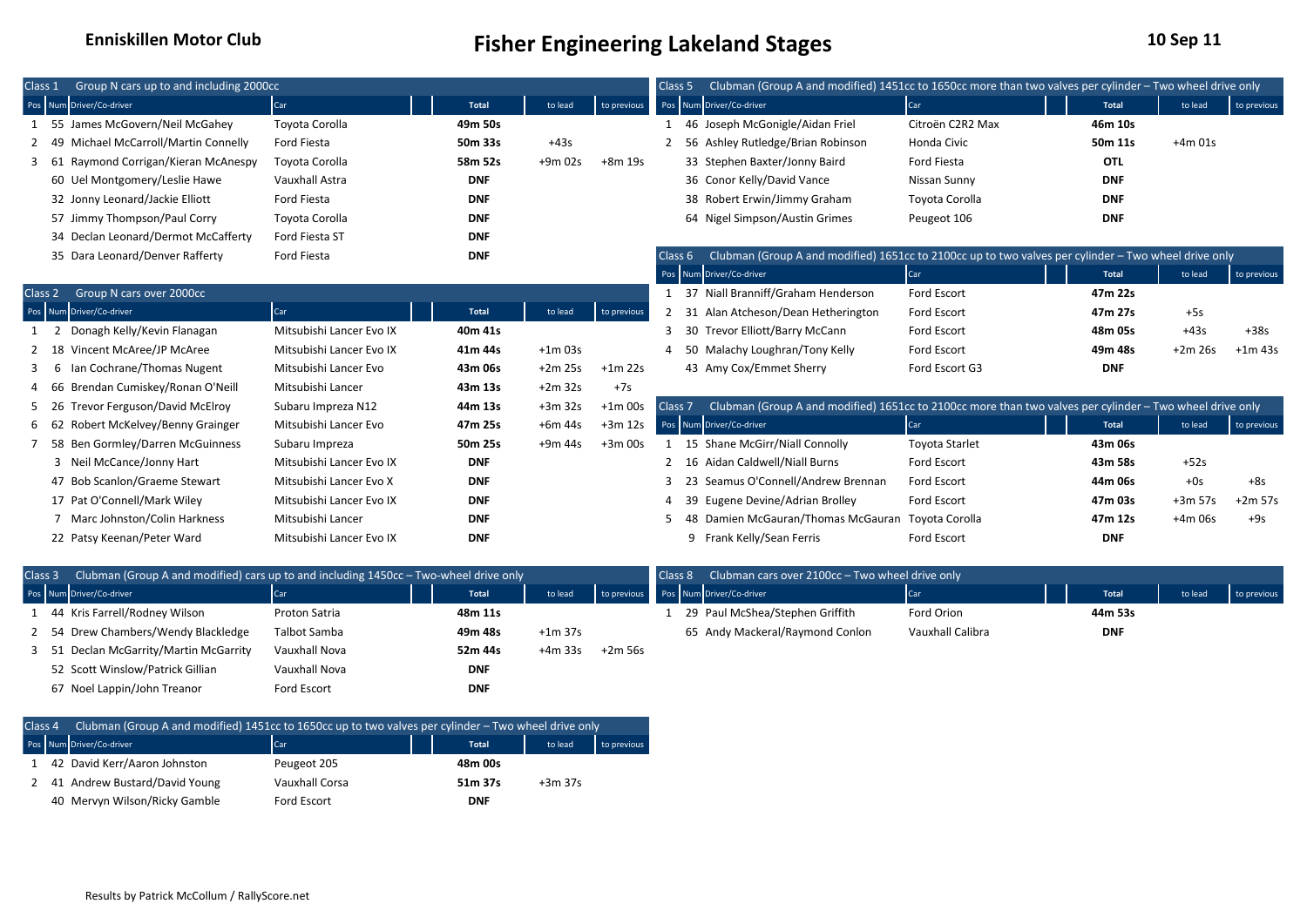| Class 9        |    | All other eligible cars including WRCs |                          |              |           |             |
|----------------|----|----------------------------------------|--------------------------|--------------|-----------|-------------|
|                |    | Pos Num Driver/Co-driver               | Car                      | <b>Total</b> | to lead   | to previous |
| 1              | 1  | Kenny McKinstry/Kenny Hull             | Subaru Impreza WRC       | 40m 30s      |           |             |
| $\overline{2}$ | 5  | Stuart Biggerstaff/Anthony Nestor      | Subaru Impreza           | 40m 59s      | $+29s$    |             |
| 3              |    | 14 Vivian Hamill/Paul Hamill           | Toyota Corolla           | 41m 42s      | $+1m$ 12s | $+43s$      |
| 4              |    | 20 Enda McNulty/Paul Sheridan          | Subaru Impreza           | 41m 46s      | $+1m$ 16s | $+4s$       |
| 5.             |    | 10 Stephen Wright/Susanne Wright       | Mitsubishi Lancer Evo VI | 42m 00s      | $+1m$ 30s | $+14s$      |
| 6              |    | 28 Liam Regan/Damien Duffin            | Peugeot 206              | 42m 21s      | $+1m$ 51s | $+21s$      |
| 7              | 19 | John McGaffin/Lesley McGaffin          | Subaru Impreza S10 WRC   | 43m 12s      | $+2m$ 42s | $+51s$      |
| 8              |    | 21 Ray Brammer/Matt Whattam            | Subaru Impreza WRC S3    | 43m 36s      | $+3m06s$  | $+24s$      |
| 9              |    | 11 Raymond Mason/Peter Martin          | Mitsubishi Lancer Evo VI | 43m 57s      | $+3m$ 27s | $+21s$      |
| 10             | 27 | Gareth Sayers/Gareth Gilchrist         | Mitsubishi Lancer Evo IX | 44m 00s      | $+3m$ 30s | $+3s$       |
| 11             |    | 53 Nigel Hodgins/Alan McNutt           | Subaru Impreza           | 47m 38s      | $+7m$ 08s | $+3m$ 38s   |
| 12             | 63 | Brendan Cunningham/Jason Gillespie     | Subaru Impreza           | 48m 22s      | +7m 52s   | $+44s$      |
|                |    | 12 Kieran Graffin/Tommy Speers         | Mitsubishi Lancer Evo IX | <b>DNF</b>   |           |             |
|                | 4  | Martin Cairns/Andrew Purcell           | Subaru Impreza S9        | <b>DNF</b>   |           |             |

| Class 11 | Historic Rally cars over 1651cc registered before 31/12/81 |                    |  |              |         |             |
|----------|------------------------------------------------------------|--------------------|--|--------------|---------|-------------|
|          | Pos Num Driver/Co-driver                                   | <b>I</b> Car       |  | <b>Total</b> | to lead | to previous |
|          | 1 25 Andy Johnson/Jim McSherry                             | Vauxhall Chevette  |  | 46m 39s      |         |             |
|          | 24 Tommy O'Connell/Sean Magee                              | <b>Ford Escort</b> |  | <b>DNF</b>   |         |             |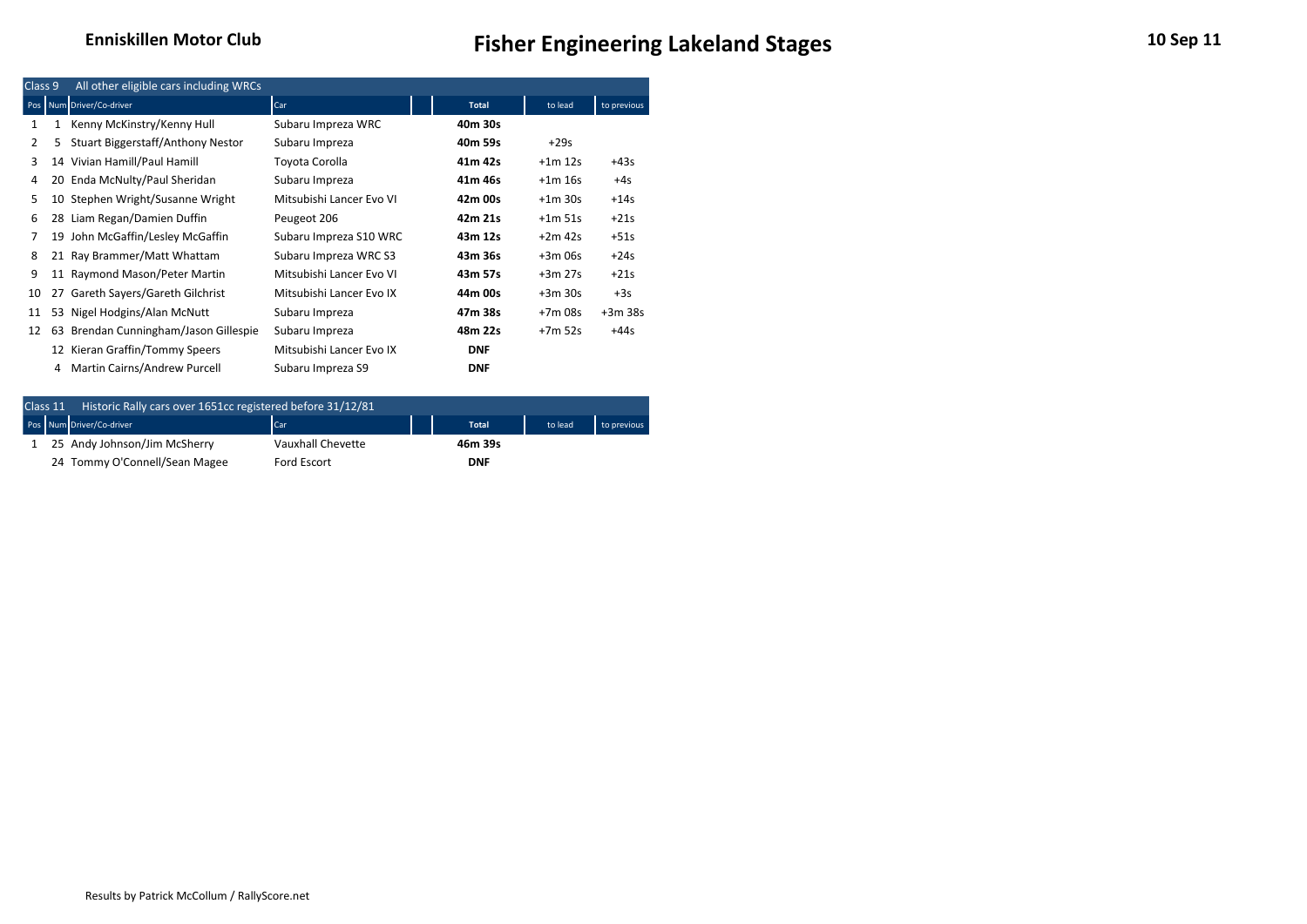|                |                | Pos No. Driver/Co-driver                           | Car                        | Cls            | <b>SS1</b>           | SS <sub>2</sub>       | SS <sub>3</sub> | <b>SS4</b>           | SS <sub>5</sub>       | SS <sub>6</sub> | SS7                  | SS8                   | SS9            | Road<br><b>Penalties</b> | Total      |
|----------------|----------------|----------------------------------------------------|----------------------------|----------------|----------------------|-----------------------|-----------------|----------------------|-----------------------|-----------------|----------------------|-----------------------|----------------|--------------------------|------------|
|                |                |                                                    |                            |                | <b>Ballintempo I</b> | <b>Ballintempo II</b> | <b>Big Dog</b>  | <b>Ballintempo I</b> | <b>Ballintempo II</b> | <b>Big Dog</b>  | <b>Ballintempo I</b> | <b>Ballintempo II</b> | <b>Big Dog</b> |                          |            |
|                |                | Stage Times in order of Overall Classification     |                            |                |                      |                       |                 |                      |                       |                 |                      |                       |                |                          |            |
| 1              | 1              | Kenny McKinstry/Kenny Hull                         | Subaru Impreza WRC         | 9              | 5:52                 | 4:03                  | 3:51            | 5:36                 | 3:58                  | 3:43            | 5:35                 | 4:00                  | 3:52           |                          | 40:30      |
| 2              | $\overline{2}$ | Donagh Kelly/Kevin Flanagan                        | Mitsubishi Lancer Evo IX 2 |                | 5:52                 | 4:03                  | 3:49            | 5:43                 | 3:58                  | 3:42            | 5:40                 | 4:00                  | 3:54           |                          | 40:41      |
| 3              | 5              | Stuart Biggerstaff/Anthony Nestor                  | Subaru Impreza             | 9              | 5:55                 | 4:04                  | 3:51            | 5:40                 | 3:58                  | 3:47            | 5:43                 | 4:04                  | 3:57           |                          | 40:59      |
| $\overline{4}$ |                | 14 Vivian Hamill/Paul Hamill                       | Toyota Corolla             | 9              | 5:59                 | 4:06                  | 3:57            | 5:51                 | 3:59                  | 3:53            | 5:50                 | 4:00                  | 4:07           |                          | 41:42      |
| 5              |                | 18 Vincent McAree/JP McAree                        | Mitsubishi Lancer Evo IX 2 |                | 6:05                 | 4:06                  | 4:01            | 5:54                 | 4:05                  | 3:50            | 5:50                 | 4:00                  | 3:53           |                          | 41:44      |
| 6              | 20             | Enda McNulty/Paul Sheridan                         | Subaru Impreza             | 9              | 5:57                 | 4:05                  | 3:58            | 5:50                 | 4:02                  | 3:53            | 5:53                 | 4:07                  | 4:01           |                          | 41:46      |
| $\overline{7}$ |                | 10 Stephen Wright/Susanne Wright                   | Mitsubishi Lancer Evo VI   | 9              | 6:02                 | 4:06                  | 3:58            | 5:53                 | 4:01                  | 3:54            | 5:57                 | 3:58                  | 4:11           |                          | 42:00      |
| 8              |                | 28 Liam Regan/Damien Duffin                        | Peugeot 206                | 9              | 5:58                 | 4:10                  | 4:01            | 5:58                 | 4:06                  | 3:57            | 5:52                 | 4:12                  | 4:07           |                          | 42:21      |
| 9              | 6              | Ian Cochrane/Thomas Nugent                         | Mitsubishi Lancer Evo      | $\overline{2}$ | 5:53                 | 4:05                  | 3:54            | 5:47                 | 4:18                  | 5:10            | 5:53                 | 4:06                  | 4:00           |                          | 43:06      |
| 10             |                | 15 Shane McGirr/Niall Connolly                     | <b>Toyota Starlet</b>      | $\overline{7}$ | 6:05                 | 4:10                  | 3:58            | 5:58                 | 4:09                  | 3:57            | 6:17                 | 4:16                  | 4:16           |                          | 43:06      |
| 11 19          |                | John McGaffin/Lesley McGaffin                      | Subaru Impreza S10 WRC 9   |                | 6:00                 | 4:07                  | 3:57            | 5:55                 | 4:08                  | 4:01            | 6:00                 | 4:22                  | 4:42           |                          | 43:12      |
| 12             | 66             | Brendan Cumiskey/Ronan O'Neill                     | Mitsubishi Lancer          | $\overline{2}$ | 6:08                 | 4:07                  | 4:20            | 5:49                 | 4:01                  | 3:56            | 5:59                 | 4:09                  | 4:44           |                          | 43:13      |
| 13             | 21             | Ray Brammer/Matt Whattam                           | Subaru Impreza WRC S3      | 9              | 6:14                 | 4:16                  | 4:03            | 6:00                 | 4:19                  | 3:59            | 6:12                 | 4:20                  | 4:13           |                          | 43:36      |
| 14             |                | 11 Raymond Mason/Peter Martin                      | Mitsubishi Lancer Evo VI 9 |                | 6:11                 | 4:15                  | 4:06            | 6:01                 | 4:18                  | 4:07            | 6:19                 | 4:23                  | 4:17           |                          | 43:57      |
| 15             | 16             | Aidan Caldwell/Niall Burns                         | Ford Escort                | $\overline{7}$ | 6:15                 | 4:14                  | 4:00            | 6:07                 | 4:12                  | 4:06            | 6:18                 | 4:27                  | 4:19           |                          | 43:58      |
| 16             | 27             | Gareth Sayers/Gareth Gilchrist                     | Mitsubishi Lancer Evo IX   | 9              | 6:19                 | 4:23                  | 4:06            | 6:15                 | 4:14                  | 4:00            | 6:14                 | 4:17                  | 4:12           |                          | 44:00      |
| 17             | 23             | Seamus O'Connell/Andrew Brennan                    | Ford Escort                | $\overline{7}$ | 6:13                 | 4:20                  | 4:13            | 6:16                 | 4:18                  | 4:07            | 6:09                 | 4:19                  | 4:11           |                          | 44:06      |
| 18             |                | 26 Trevor Ferguson/David McElroy                   | Subaru Impreza N12         | $\overline{2}$ | 6:18                 | 4:24                  | 4:12            | 6:09                 | 4:18                  | 4:05            | 6:13                 | 4:21                  | 4:13           |                          | 44:13      |
| 19             | 29             | Paul McShea/Stephen Griffith                       | Ford Orion                 | 8              | 6:28                 | 4:17                  | 4:14            | 6:18                 | 4:20                  | 4:09            | 6:24                 | 4:28                  | 4:15           |                          | 44:53      |
| 20             |                | 46 Joseph McGonigle/Aidan Friel                    | Citroën C2R2 Max           | 5              | 6:30                 | 4:31                  | 4:18            | 6:21                 | 4:30                  | 4:16            | 6:28                 | 4:55                  | 4:21           |                          | 46:10      |
| 21             |                | 25 Andy Johnson/Jim McSherry                       | Vauxhall Chevette          | 11             | 6:31                 | 4:31                  | 4:19            | 6:28                 | 4:32                  | 4:20            | 6:38                 | 4:43                  | 4:37           |                          | 46:39      |
| 22             | 39             | Eugene Devine/Adrian Brolley                       | Ford Escort                | $\overline{7}$ | 6:42                 | 4:39                  | 4:22            | 6:30                 | 4:32                  | 4:17            | 6:36                 | 4:54                  | 4:31           |                          | 47:03      |
| 23             | 48             | Damien McGauran/Thomas McGaurar Toyota Corolla     |                            | $\overline{7}$ | 6:39                 | 4:33                  | 4:15            | 6:35                 | 4:33                  | 4:18            | 6:41                 | 4:55                  | 4:43           |                          | 47:12      |
| 24             | 37             | Niall Branniff/Graham Henderson                    | Ford Escort                | 6              | 6:45                 | 4:31                  | 4:28            | 6:30                 | 4:35                  | 4:24            | 6:38                 | 5:02                  | 4:29           |                          | 47:22      |
| 25             | 62             | Robert McKelvey/Benny Grainger                     | Mitsubishi Lancer Evo      | $\overline{2}$ | 6:37                 | 4:42                  | 4:23            | 6:40                 | 4:39                  | 4:23            | 6:41                 | 4:44                  | 4:36           |                          | 47:25      |
| 26             |                | 31 Alan Atcheson/Dean Hetherington                 | Ford Escort                | 6              | 6:28                 | 4:27                  | 4:17            | 7:47                 | 4:26                  | 4:27            | 6:29                 | 4:39                  | 4:27           |                          | 47:27      |
| 27             |                | 53 Nigel Hodgins/Alan McNutt                       | Subaru Impreza             | 9              | 6:41                 | 4:39                  | 4:26            | 6:57                 | 4:38                  | 4:19            | 6:40                 | 4:51                  | 4:27           |                          | 47:38      |
| 28             | 42             | David Kerr/Aaron Johnston                          | Peugeot 205                | $\overline{4}$ | 6:38                 | 4:42                  | 4:23            | 6:32                 | 4:37                  | 4:23            | 6:46                 | 5:15                  | 4:44           |                          | 48:00      |
|                |                |                                                    | Ford Escort                | 6              | 6:43                 |                       | 4:24            |                      |                       | 4:26            |                      |                       |                |                          | 48:05      |
| 29             |                | 30 Trevor Elliott/Barry McCann                     |                            | 3              |                      | 4:43                  |                 | 6:55                 | 4:40                  |                 | 6:52                 | 4:55                  | 4:27           |                          |            |
| 30             | 44             | Kris Farrell/Rodney Wilson                         | Proton Satria              |                | 6:34                 | 4:38                  | 4:26            | 6:39                 | 4:42                  | 4:24            | 6:47                 | 5:20                  | 4:41           |                          | 48:11      |
| 31             | 63             | Brendan Cunningham/Jason Gillespie Subaru Impreza  |                            | 9              | 6:55                 | 4:56                  | 4:30            | 6:47                 | 4:42                  | 4:23            | 6:48                 | 4:55                  | 4:26           |                          | 48:22      |
| 32             | 54             | Drew Chambers/Wendy Blackledge                     | Talbot Samba               | 3              | 6:59                 | 4:49                  | 4:32            | 6:54                 | 4:50                  | 4:34            | 7:17                 | 5:04                  | 4:49           |                          | 49:48      |
| 33             | 50             | Malachy Loughran/Tony Kelly                        | Ford Escort                | 6              | 7:03                 | 4:59                  | 4:42            | 6:59                 | 4:51                  | 4:31            | 7:00                 | 5:06                  | 4:37           |                          | 49:48      |
| 34             | 55             | James McGovern/Neil McGahey                        | Toyota Corolla             | 1              | 6:59                 | 4:57                  | 4:43            | 6:53                 | 4:54                  | 4:32            | 7:04                 | 5:11                  | 4:37           |                          | 49:50      |
| 35             |                | 56 Ashley Rutledge/Brian Robinson                  | Honda Civic                | 5              | 7:04                 | 4:54                  | 4:39            | 6:50                 | 4:50                  | 4:30            | 7:23                 | 5:07                  | 4:54           |                          | 50:11      |
| 36             | 58             | Ben Gormley/Darren McGuinness                      | Subaru Impreza             | $\overline{2}$ | 7:12                 | 5:01                  | 4:47            | 6:58                 | 4:58                  | 4:31            | 7:07                 | 5:03                  | 4:48           |                          | 50:25      |
| 37             | 49             | Michael McCarroll/Martin Connelly                  | Ford Fiesta                | $\mathbf{1}$   | 6:56                 | 5:01                  | 4:43            | 6:54                 | 4:50                  | 4:33            | 7:15                 | 5:23                  | 4:58           |                          | 50:33      |
| 38             | 41             | Andrew Bustard/David Young                         | <b>Vauxhall Corsa</b>      | $\overline{4}$ | 7:21                 | 5:05                  | 4:44            | 7:05                 | 4:54                  | 4:37            | 7:22                 | 5:31                  | 4:58           |                          | 51:37      |
| 39             | 51             | Declan McGarrity/Martin McGarrity                  | Vauxhall Nova              | 3              | 7:06                 | 4:54                  | 4:43            | 7:18                 | 4:56                  | 4:39            | 7:33                 | 5:26                  | 6:09           |                          | 52:44      |
| 40             |                | 61 Raymond Corrigan/Kieran McAnespy Toyota Corolla |                            | 1              | 7:50                 | 5:28                  | 5:08            | 7:42                 | 5:21                  | 5:02            | 10:01                | 6:08                  | 6:12           |                          | 58:52      |
|                |                | 33 Stephen Baxter/Jonny Baird                      | Ford Fiesta                | 5              | 6:25                 | 4:27                  | 4:32            | 6:24                 | 4:22                  | 4:10            | 6:27                 | 4:44                  | 7:00           |                          | OTL        |
|                |                | 3 Neil McCance/Jonny Hart                          | Mitsubishi Lancer Evo IX   | $\overline{2}$ | 6:00                 | 4:07                  | 3:58            | 5:43                 | 3:58                  | 3:49            | 5:44                 | 4:01                  |                |                          | <b>DNF</b> |
|                |                | 9 Frank Kelly/Sean Ferris                          | Ford Escort                | $\overline{7}$ | 6:02                 | 4:08                  | 3:56            | 5:53                 | 4:01                  | 3:53            | 5:59                 | 4:06                  |                |                          | <b>DNF</b> |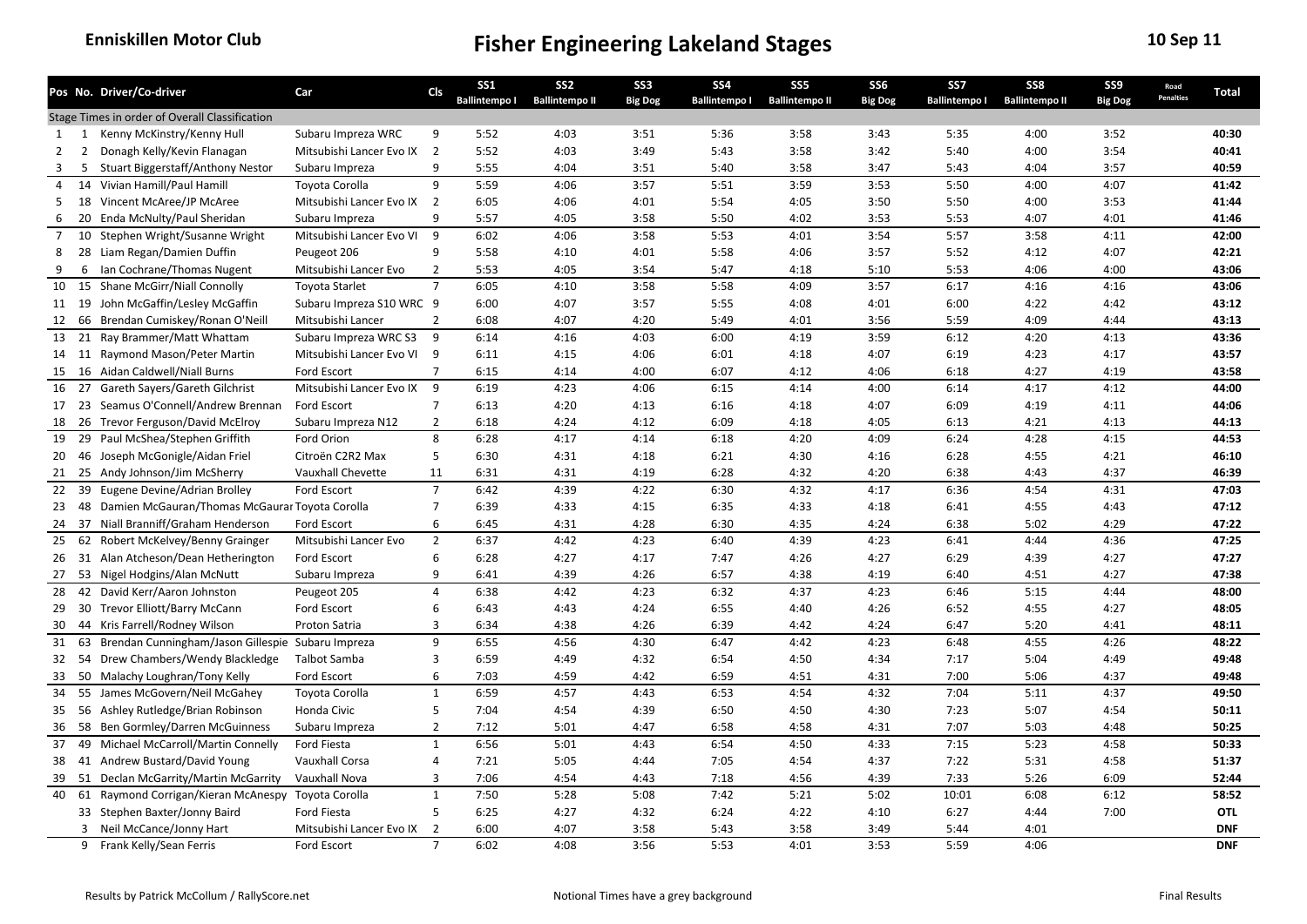|    | Pos No. Driver/Co-driver                                   | Car                      | Cls            | SS <sub>1</sub><br><b>Ballintempo I</b> | SS <sub>2</sub><br><b>Ballintempo II</b> | SS <sub>3</sub><br><b>Big Dog</b> | SS4<br><b>Ballintempo I</b> | SS5<br><b>Ballintempo II</b> | SS <sub>6</sub><br><b>Big Dog</b> | SS7<br><b>Ballintempo I</b> | SS8<br><b>Ballintempo II</b> | SS9<br><b>Big Dog</b> | Road<br>Penalties | Total      |
|----|------------------------------------------------------------|--------------------------|----------------|-----------------------------------------|------------------------------------------|-----------------------------------|-----------------------------|------------------------------|-----------------------------------|-----------------------------|------------------------------|-----------------------|-------------------|------------|
|    | Stage Times in order of Overall Classification (continued) |                          |                |                                         |                                          |                                   |                             |                              |                                   |                             |                              |                       |                   |            |
|    | 36 Conor Kelly/David Vance                                 | Nissan Sunny             | 5              | 7:48                                    | 4:33                                     | 4:19                              | 6:21                        | 4:29                         | 4:15                              | 6:29                        | 4:32                         |                       |                   | <b>DNF</b> |
| 47 | <b>Bob Scanlon/Graeme Stewart</b>                          | Mitsubishi Lancer Evo X  | 2              | 6:34                                    | 4:36                                     | 4:26                              | 6:35                        | 4:37                         | 4:49                              | 6:43                        | 4:50                         |                       |                   | <b>DNF</b> |
| 38 | Robert Erwin/Jimmy Graham                                  | Toyota Corolla           | 5              | 6:38                                    | 4:44                                     | 4:30                              | 6:43                        | 4:48                         | 4:32                              |                             |                              |                       |                   | <b>DNF</b> |
| 60 | Uel Montgomery/Leslie Hawe                                 | Vauxhall Astra           | 1              | 7:57                                    | 5:38                                     | 5:29                              | 7:57                        | 5:38                         | 5:22                              |                             |                              |                       |                   | <b>DNF</b> |
| 17 | Pat O'Connell/Mark Wiley                                   | Mitsubishi Lancer Evo IX | -2             | 5:58                                    | 4:04                                     | 3:54                              | 5:47                        | 4:00                         |                                   |                             |                              |                       |                   | <b>DNF</b> |
|    | Marc Johnston/Colin Harkness                               | Mitsubishi Lancer        | $\overline{2}$ | 6:12                                    | 4:17                                     | 4:05                              | 6:02                        | 4:15                         |                                   |                             |                              |                       |                   | <b>DNF</b> |
| 52 | Scott Winslow/Patrick Gillian                              | <b>Vauxhall Nova</b>     | 3              | 7:05                                    | 4:53                                     | 4:47                              | 6:44                        | 4:39                         |                                   |                             |                              |                       |                   | <b>DNF</b> |
| 12 | Kieran Graffin/Tommy Speers                                | Mitsubishi Lancer Evo IX | 9              | 6:11                                    | 4:15                                     | 4:05                              |                             |                              |                                   |                             |                              |                       |                   | <b>DNF</b> |
| 4  | Martin Cairns/Andrew Purcell                               | Subaru Impreza S9        | 9              | 6:09                                    | 4:12                                     | 3:57                              |                             |                              |                                   |                             |                              |                       |                   | <b>DNF</b> |
|    | 32 Jonny Leonard/Jackie Elliott                            | <b>Ford Fiesta</b>       |                | 6:33                                    | 4:29                                     | 4:14                              |                             |                              |                                   |                             |                              |                       |                   | <b>DNF</b> |
| 43 | Amy Cox/Emmet Sherry                                       | Ford Escort G3           | 6              | 6:34                                    | 4:31                                     | 4:21                              |                             |                              |                                   |                             |                              |                       |                   | <b>DNF</b> |
| 64 | Nigel Simpson/Austin Grimes                                | Peugeot 106              | 5              | 6:42                                    | 4:41                                     |                                   |                             |                              |                                   |                             |                              |                       |                   | <b>DNF</b> |
| 57 | Jimmy Thompson/Paul Corry                                  | Toyota Corolla           | 1              | 7:10                                    | 4:57                                     |                                   |                             |                              |                                   |                             |                              |                       |                   | <b>DNF</b> |
| 24 | Tommy O'Connell/Sean Magee                                 | Ford Escort              | 11             | 6:42                                    | 4:39                                     |                                   |                             |                              |                                   |                             |                              |                       |                   | <b>DNF</b> |
| 34 | Declan Leonard/Dermot McCafferty                           | Ford Fiesta ST           |                | 7:38                                    |                                          |                                   |                             |                              |                                   |                             |                              |                       |                   | <b>DNF</b> |
| 22 | Patsy Keenan/Peter Ward                                    | Mitsubishi Lancer Evo IX | $\overline{2}$ |                                         |                                          |                                   |                             |                              |                                   |                             |                              |                       |                   | <b>DNF</b> |
| 35 | Dara Leonard/Denver Rafferty                               | <b>Ford Fiesta</b>       |                |                                         |                                          |                                   |                             |                              |                                   |                             |                              |                       |                   | <b>DNF</b> |
|    | 40 Mervyn Wilson/Ricky Gamble                              | <b>Ford Escort</b>       |                |                                         |                                          |                                   |                             |                              |                                   |                             |                              |                       |                   | <b>DNF</b> |
|    | 65 Andy Mackeral/Raymond Conlon                            | Vauxhall Calibra         | 8              |                                         |                                          |                                   |                             |                              |                                   |                             |                              |                       |                   | <b>DNF</b> |
| 67 | Noel Lappin/John Treanor                                   | Ford Escort              | $\mathbf{a}$   |                                         |                                          |                                   |                             |                              |                                   |                             |                              |                       |                   | <b>DNF</b> |
| 8  | James Gillen/Jason Harron                                  | Subaru Impreza WRC       | 9              |                                         |                                          |                                   |                             |                              |                                   |                             |                              |                       |                   | <b>DNS</b> |
| 45 | Tony McKenna/Michael McAloon                               | Ford Escort              | 6              |                                         |                                          |                                   |                             |                              |                                   |                             |                              |                       |                   | <b>DNS</b> |
|    | 59 Thomas Cahill/TBA                                       | Honda Integra            | 6              |                                         |                                          |                                   |                             |                              |                                   |                             |                              |                       |                   | <b>DNS</b> |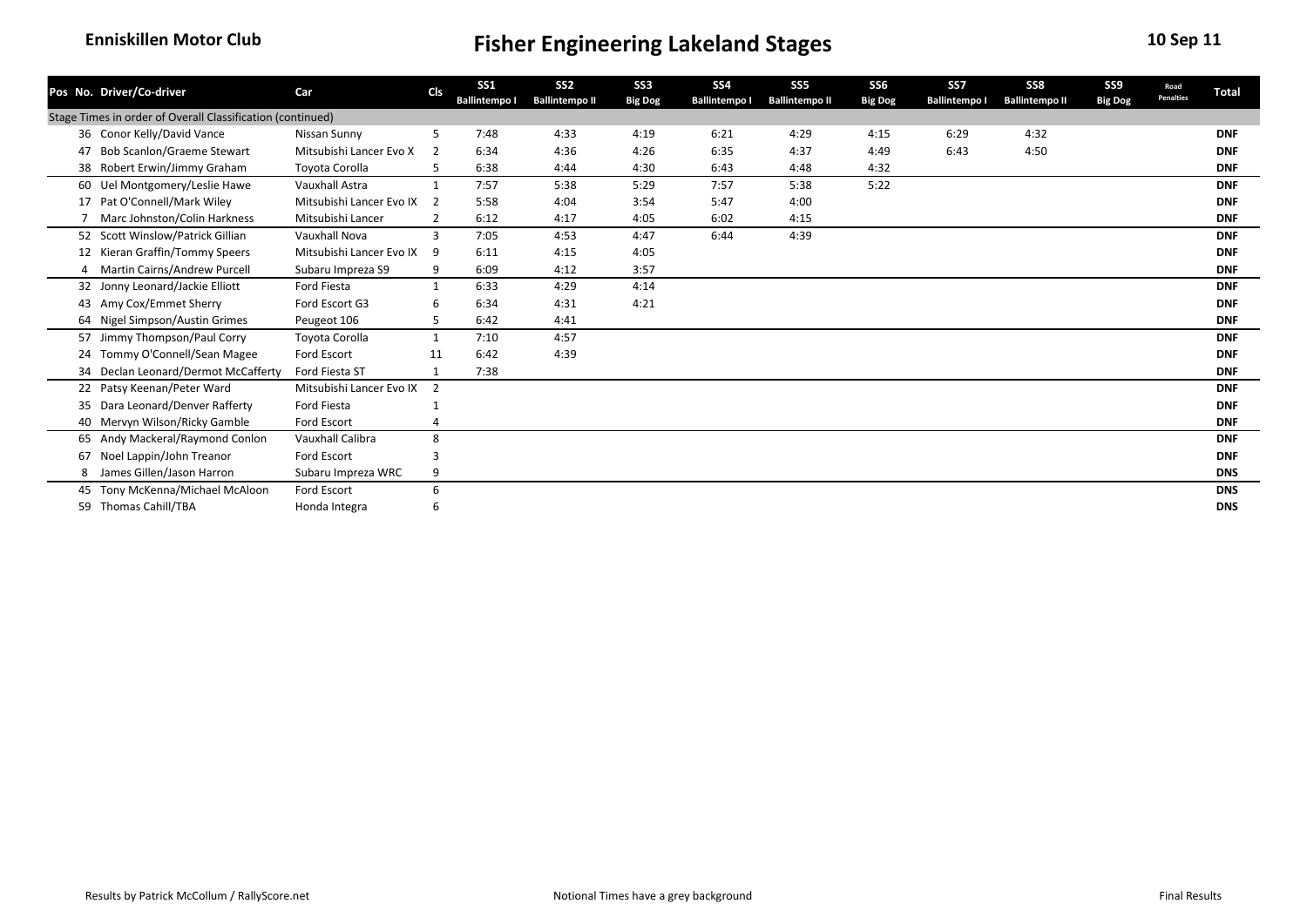|              |    | Pos No. Driver/Co-driver                                                                             | Car                        | Cls            | <b>SS1</b>           | SS <sub>2</sub>       | SS <sub>3</sub> | SS <sub>4</sub>      | SS <sub>5</sub>       | SS <sub>6</sub> | SS7                  | SS8                   | SS9            | Road             | Total      |
|--------------|----|------------------------------------------------------------------------------------------------------|----------------------------|----------------|----------------------|-----------------------|-----------------|----------------------|-----------------------|-----------------|----------------------|-----------------------|----------------|------------------|------------|
|              |    |                                                                                                      |                            |                | <b>Ballintempo I</b> | <b>Ballintempo II</b> | <b>Big Dog</b>  | <b>Ballintempo I</b> | <b>Ballintempo II</b> | <b>Big Dog</b>  | <b>Ballintempo I</b> | <b>Ballintempo II</b> | <b>Big Dog</b> | <b>Penalties</b> |            |
| Class 1      |    | Group N cars up to and including 2000cc                                                              |                            |                |                      |                       |                 |                      |                       |                 |                      |                       |                |                  |            |
| 1            |    | 55 James McGovern/Neil McGahey                                                                       | Toyota Corolla             | 1              | 6:59                 | 4:57                  | 4:43            | 6:53                 | 4:54                  | 4:32            | 7:04                 | 5:11                  | 4:37           |                  | 49:50      |
| 2            | 49 | Michael McCarroll/Martin Connelly                                                                    | Ford Fiesta                | $\mathbf{1}$   | 6:56                 | 5:01                  | 4:43            | 6:54                 | 4:50                  | 4:33            | 7:15                 | 5:23                  | 4:58           |                  | 50:33      |
| 3            |    | 61 Raymond Corrigan/Kieran McAnespy                                                                  | Toyota Corolla             | $\mathbf{1}$   | 7:50                 | 5:28                  | 5:08            | 7:42                 | 5:21                  | 5:02            | 10:01                | 6:08                  | 6:12           |                  | 58:52      |
|              |    | 60 Uel Montgomery/Leslie Hawe                                                                        | <b>Vauxhall Astra</b>      | 1              | 7:57                 | 5:38                  | 5:29            | 7:57                 | 5:38                  | 5:22            |                      |                       |                |                  | <b>DNF</b> |
|              |    | 32 Jonny Leonard/Jackie Elliott                                                                      | Ford Fiesta                | $\mathbf{1}$   | 6:33                 | 4:29                  | 4:14            |                      |                       |                 |                      |                       |                |                  | <b>DNF</b> |
|              |    | 57 Jimmy Thompson/Paul Corry                                                                         | Toyota Corolla             | $\mathbf{1}$   | 7:10                 | 4:57                  |                 |                      |                       |                 |                      |                       |                |                  | <b>DNF</b> |
|              |    | 34 Declan Leonard/Dermot McCafferty                                                                  | Ford Fiesta ST             | $\mathbf{1}$   | 7:38                 |                       |                 |                      |                       |                 |                      |                       |                |                  | <b>DNF</b> |
|              |    | 35 Dara Leonard/Denver Rafferty                                                                      | Ford Fiesta                | $\mathbf{1}$   |                      |                       |                 |                      |                       |                 |                      |                       |                |                  | <b>DNF</b> |
|              |    |                                                                                                      |                            |                |                      |                       |                 |                      |                       |                 |                      |                       |                |                  |            |
| Class 2      |    | Group N cars over 2000cc                                                                             |                            |                |                      |                       |                 |                      |                       |                 |                      |                       |                |                  |            |
| 1            | 2  | Donagh Kelly/Kevin Flanagan                                                                          | Mitsubishi Lancer Evo IX 2 |                | 5:52                 | 4:03                  | 3:49            | 5:43                 | 3:58                  | 3:42            | 5:40                 | 4:00                  | 3:54           |                  | 40:41      |
| 2            | 18 | Vincent McAree/JP McAree                                                                             | Mitsubishi Lancer Evo IX   | $\overline{2}$ | 6:05                 | 4:06                  | 4:01            | 5:54                 | 4:05                  | 3:50            | 5:50                 | 4:00                  | 3:53           |                  | 41:44      |
| 3            | 6  | Ian Cochrane/Thomas Nugent                                                                           | Mitsubishi Lancer Evo      | $\overline{2}$ | 5:53                 | 4:05                  | 3:54            | 5:47                 | 4:18                  | 5:10            | 5:53                 | 4:06                  | 4:00           |                  | 43:06      |
| 4            | 66 | Brendan Cumiskey/Ronan O'Neill                                                                       | Mitsubishi Lancer          | $\overline{2}$ | 6:08                 | 4:07                  | 4:20            | 5:49                 | 4:01                  | 3:56            | 5:59                 | 4:09                  | 4:44           |                  | 43:13      |
| -5           |    | 26 Trevor Ferguson/David McElroy                                                                     | Subaru Impreza N12         | $\overline{2}$ | 6:18                 | 4:24                  | 4:12            | 6:09                 | 4:18                  | 4:05            | 6:13                 | 4:21                  | 4:13           |                  | 44:13      |
| -6           | 62 | Robert McKelvey/Benny Grainger                                                                       | Mitsubishi Lancer Evo      | $\overline{2}$ | 6:37                 | 4:42                  | 4:23            | 6:40                 | 4:39                  | 4:23            | 6:41                 | 4:44                  | 4:36           |                  | 47:25      |
| $7^{\circ}$  | 58 | Ben Gormley/Darren McGuinness                                                                        | Subaru Impreza             | $\overline{2}$ | 7:12                 | 5:01                  | 4:47            | 6:58                 | 4:58                  | 4:31            | 7:07                 | 5:03                  | 4:48           |                  | 50:25      |
|              | 3  | Neil McCance/Jonny Hart                                                                              | Mitsubishi Lancer Evo IX   | $\overline{2}$ | 6:00                 | 4:07                  | 3:58            | 5:43                 | 3:58                  | 3:49            | 5:44                 | 4:01                  |                |                  | <b>DNF</b> |
|              |    | 47 Bob Scanlon/Graeme Stewart                                                                        | Mitsubishi Lancer Evo X    | $\overline{2}$ | 6:34                 | 4:36                  | 4:26            | 6:35                 | 4:37                  | 4:49            | 6:43                 | 4:50                  |                |                  | <b>DNF</b> |
|              |    | 17 Pat O'Connell/Mark Wiley                                                                          | Mitsubishi Lancer Evo IX   | $\overline{2}$ | 5:58                 | 4:04                  | 3:54            | 5:47                 | 4:00                  |                 |                      |                       |                |                  | <b>DNF</b> |
|              |    | 7 Marc Johnston/Colin Harkness                                                                       | Mitsubishi Lancer          | $\overline{2}$ | 6:12                 | 4:17                  | 4:05            | 6:02                 | 4:15                  |                 |                      |                       |                |                  | <b>DNF</b> |
|              |    | 22 Patsy Keenan/Peter Ward                                                                           | Mitsubishi Lancer Evo IX 2 |                |                      |                       |                 |                      |                       |                 |                      |                       |                |                  | <b>DNF</b> |
|              |    |                                                                                                      |                            |                |                      |                       |                 |                      |                       |                 |                      |                       |                |                  |            |
| Class 3      |    | Clubman (Group A and modified) cars up to and including 1450cc - Two-wheel drive only                |                            |                |                      |                       |                 |                      |                       |                 |                      |                       |                |                  |            |
| 1            | 44 | Kris Farrell/Rodney Wilson                                                                           | Proton Satria              | 3              | 6:34                 | 4:38                  | 4:26            | 6:39                 | 4:42                  | 4:24            | 6:47                 | 5:20                  | 4:41           |                  | 48:11      |
| $\mathbf{2}$ |    | 54 Drew Chambers/Wendy Blackledge                                                                    | <b>Talbot Samba</b>        | 3              | 6:59                 | 4:49                  | 4:32            | 6:54                 | 4:50                  | 4:34            | 7:17                 | 5:04                  | 4:49           |                  | 49:48      |
| 3            |    | 51 Declan McGarrity/Martin McGarrity                                                                 | Vauxhall Nova              | 3              | 7:06                 | 4:54                  | 4:43            | 7:18                 | 4:56                  | 4:39            | 7:33                 | 5:26                  | 6:09           |                  | 52:44      |
|              |    | 52 Scott Winslow/Patrick Gillian                                                                     | Vauxhall Nova              | 3              | 7:05                 | 4:53                  | 4:47            | 6:44                 | 4:39                  |                 |                      |                       |                |                  | <b>DNF</b> |
|              |    | 67 Noel Lappin/John Treanor                                                                          | Ford Escort                | 3              |                      |                       |                 |                      |                       |                 |                      |                       |                |                  | <b>DNF</b> |
|              |    |                                                                                                      |                            |                |                      |                       |                 |                      |                       |                 |                      |                       |                |                  |            |
| Class 4      |    | Clubman (Group A and modified) 1451cc to 1650cc up to two valves per cylinder - Two wheel drive only |                            |                |                      |                       |                 |                      |                       |                 |                      |                       |                |                  |            |
| 1            | 42 | David Kerr/Aaron Johnston                                                                            | Peugeot 205                | 4              | 6:38                 | 4:42                  | 4:23            | 6:32                 | 4:37                  | 4:23            | 6:46                 | 5:15                  | 4:44           |                  | 48:00      |
| 2            | 41 | Andrew Bustard/David Young                                                                           | <b>Vauxhall Corsa</b>      | 4              | 7:21                 | 5:05                  | 4:44            | 7:05                 | 4:54                  | 4:37            | 7:22                 | 5:31                  | 4:58           |                  | 51:37      |
|              |    | 40 Mervyn Wilson/Ricky Gamble                                                                        | Ford Escort                | 4              |                      |                       |                 |                      |                       |                 |                      |                       |                |                  | <b>DNF</b> |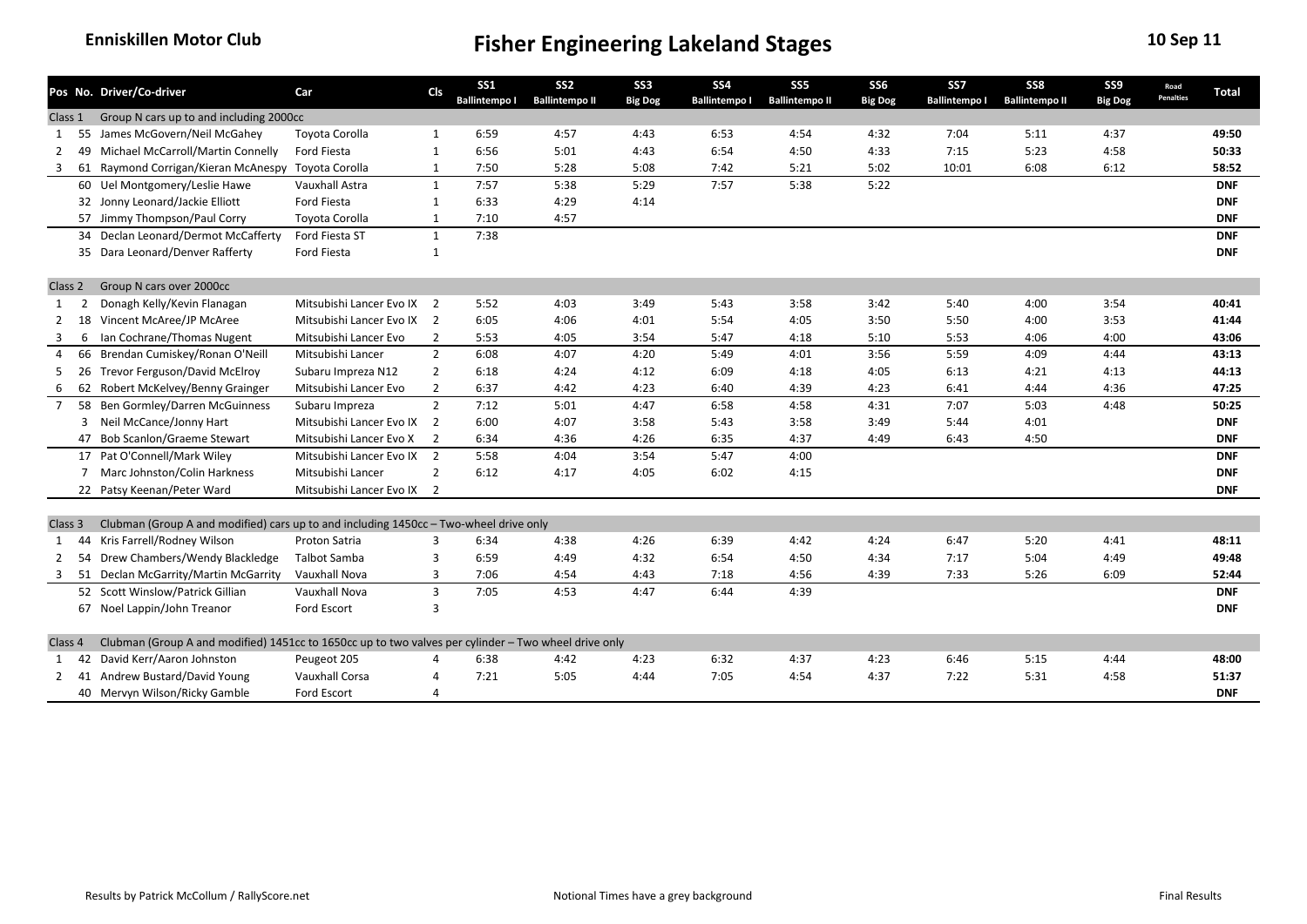|                    |     | Pos No. Driver/Co-driver                                                                                 | Car                     | Cls            | SS <sub>1</sub> | SS <sub>2</sub>              | SS <sub>3</sub> | <b>SS4</b> | SS <sub>5</sub>              | SS <sub>6</sub> | SS7                          | SS8  | SS9            | Road             | <b>Total</b> |
|--------------------|-----|----------------------------------------------------------------------------------------------------------|-------------------------|----------------|-----------------|------------------------------|-----------------|------------|------------------------------|-----------------|------------------------------|------|----------------|------------------|--------------|
|                    |     |                                                                                                          |                         |                |                 | Ballintempo I Ballintempo II | <b>Big Dog</b>  |            | Ballintempo I Ballintempo II | <b>Big Dog</b>  | Ballintempo I Ballintempo II |      | <b>Big Dog</b> | <b>Penalties</b> |              |
| Class 5            |     | Clubman (Group A and modified) 1451cc to 1650cc more than two valves per cylinder - Two wheel drive only |                         |                |                 |                              |                 |            |                              |                 |                              |      |                |                  |              |
|                    | 46  | Joseph McGonigle/Aidan Friel                                                                             | Citroën C2R2 Max        | 5              | 6:30            | 4:31                         | 4:18            | 6:21       | 4:30                         | 4:16            | 6:28                         | 4:55 | 4:21           |                  | 46:10        |
|                    | 56  | Ashley Rutledge/Brian Robinson                                                                           | Honda Civic             | 5              | 7:04            | 4:54                         | 4:39            | 6:50       | 4:50                         | 4:30            | 7:23                         | 5:07 | 4:54           |                  | 50:11        |
|                    |     | 33 Stephen Baxter/Jonny Baird                                                                            | <b>Ford Fiesta</b>      | 5              | 6:25            | 4:27                         | 4:32            | 6:24       | 4:22                         | 4:10            | 6:27                         | 4:44 | 7:00           |                  | OTL          |
|                    |     | 36 Conor Kelly/David Vance                                                                               | Nissan Sunny            | 5              | 7:48            | 4:33                         | 4:19            | 6:21       | 4:29                         | 4:15            | 6:29                         | 4:32 |                |                  | <b>DNF</b>   |
|                    | 38  | Robert Erwin/Jimmy Graham                                                                                | Toyota Corolla          | 5              | 6:38            | 4:44                         | 4:30            | 6:43       | 4:48                         | 4:32            |                              |      |                |                  | <b>DNF</b>   |
|                    |     | 64 Nigel Simpson/Austin Grimes                                                                           | Peugeot 106             | 5              | 6:42            | 4:41                         |                 |            |                              |                 |                              |      |                |                  | <b>DNF</b>   |
|                    |     |                                                                                                          |                         |                |                 |                              |                 |            |                              |                 |                              |      |                |                  |              |
| Class 6            |     | Clubman (Group A and modified) 1651cc to 2100cc up to two valves per cylinder - Two wheel drive only     |                         |                |                 |                              |                 |            |                              |                 |                              |      |                |                  |              |
|                    | -37 | Niall Branniff/Graham Henderson                                                                          | Ford Escort             | 6              | 6:45            | 4:31                         | 4:28            | 6:30       | 4:35                         | 4:24            | 6:38                         | 5:02 | 4:29           |                  | 47:22        |
|                    |     | Alan Atcheson/Dean Hetherington                                                                          | <b>Ford Escort</b>      | 6              | 6:28            | 4:27                         | 4:17            | 7:47       | 4:26                         | 4:27            | 6:29                         | 4:39 | 4:27           |                  | 47:27        |
|                    | 30  | Trevor Elliott/Barry McCann                                                                              | Ford Escort             | 6              | 6:43            | 4:43                         | 4:24            | 6:55       | 4:40                         | 4:26            | 6:52                         | 4:55 | 4:27           |                  | 48:05        |
| 4                  |     | 50 Malachy Loughran/Tony Kelly                                                                           | Ford Escort             | 6              | 7:03            | 4:59                         | 4:42            | 6:59       | 4:51                         | 4:31            | 7:00                         | 5:06 | 4:37           |                  | 49:48        |
|                    |     | 43 Amy Cox/Emmet Sherry                                                                                  | Ford Escort G3          | 6              | 6:34            | 4:31                         | 4:21            |            |                              |                 |                              |      |                |                  | <b>DNF</b>   |
|                    |     | 45 Tony McKenna/Michael McAloon                                                                          | Ford Escort             | 6              |                 |                              |                 |            |                              |                 |                              |      |                |                  | <b>DNS</b>   |
|                    |     | 59 Thomas Cahill/TBA                                                                                     | Honda Integra           | 6              |                 |                              |                 |            |                              |                 |                              |      |                |                  | <b>DNS</b>   |
|                    |     |                                                                                                          |                         |                |                 |                              |                 |            |                              |                 |                              |      |                |                  |              |
| Class <sub>7</sub> |     | Clubman (Group A and modified) 1651cc to 2100cc more than two valves per cylinder - Two wheel drive only |                         |                |                 |                              |                 |            |                              |                 |                              |      |                |                  |              |
|                    | 15  | Shane McGirr/Niall Connolly                                                                              | <b>Toyota Starlet</b>   |                | 6:05            | 4:10                         | 3:58            | 5:58       | 4:09                         | 3:57            | 6:17                         | 4:16 | 4:16           |                  | 43:06        |
|                    | 16  | Aidan Caldwell/Niall Burns                                                                               | Ford Escort             | $\overline{7}$ | 6:15            | 4:14                         | 4:00            | 6:07       | 4:12                         | 4:06            | 6:18                         | 4:27 | 4:19           |                  | 43:58        |
| 3                  | 23  | Seamus O'Connell/Andrew Brennan                                                                          | Ford Escort             | $\overline{7}$ | 6:13            | 4:20                         | 4:13            | 6:16       | 4:18                         | 4:07            | 6:09                         | 4:19 | 4:11           |                  | 44:06        |
| 4                  | 39  | Eugene Devine/Adrian Brolley                                                                             | <b>Ford Escort</b>      | $\overline{7}$ | 6:42            | 4:39                         | 4:22            | 6:30       | 4:32                         | 4:17            | 6:36                         | 4:54 | 4:31           |                  | 47:03        |
|                    | 48  | Damien McGauran/Thomas McGaurar Toyota Corolla                                                           |                         | 7              | 6:39            | 4:33                         | 4:15            | 6:35       | 4:33                         | 4:18            | 6:41                         | 4:55 | 4:43           |                  | 47:12        |
|                    | 9   | Frank Kelly/Sean Ferris                                                                                  | Ford Escort             | $\overline{7}$ | 6:02            | 4:08                         | 3:56            | 5:53       | 4:01                         | 3:53            | 5:59                         | 4:06 |                |                  | <b>DNF</b>   |
|                    |     |                                                                                                          |                         |                |                 |                              |                 |            |                              |                 |                              |      |                |                  |              |
| Class 8            |     | Clubman cars over 2100cc - Two wheel drive only                                                          |                         |                |                 |                              |                 |            |                              |                 |                              |      |                |                  |              |
|                    |     | Paul McShea/Stephen Griffith                                                                             | Ford Orion              | 8              | 6:28            | 4:17                         | 4:14            | 6:18       | 4:20                         | 4:09            | 6:24                         | 4:28 | 4:15           |                  | 44:53        |
|                    |     | 65 Andy Mackeral/Raymond Conlon                                                                          | <b>Vauxhall Calibra</b> | 8              |                 |                              |                 |            |                              |                 |                              |      |                |                  | <b>DNF</b>   |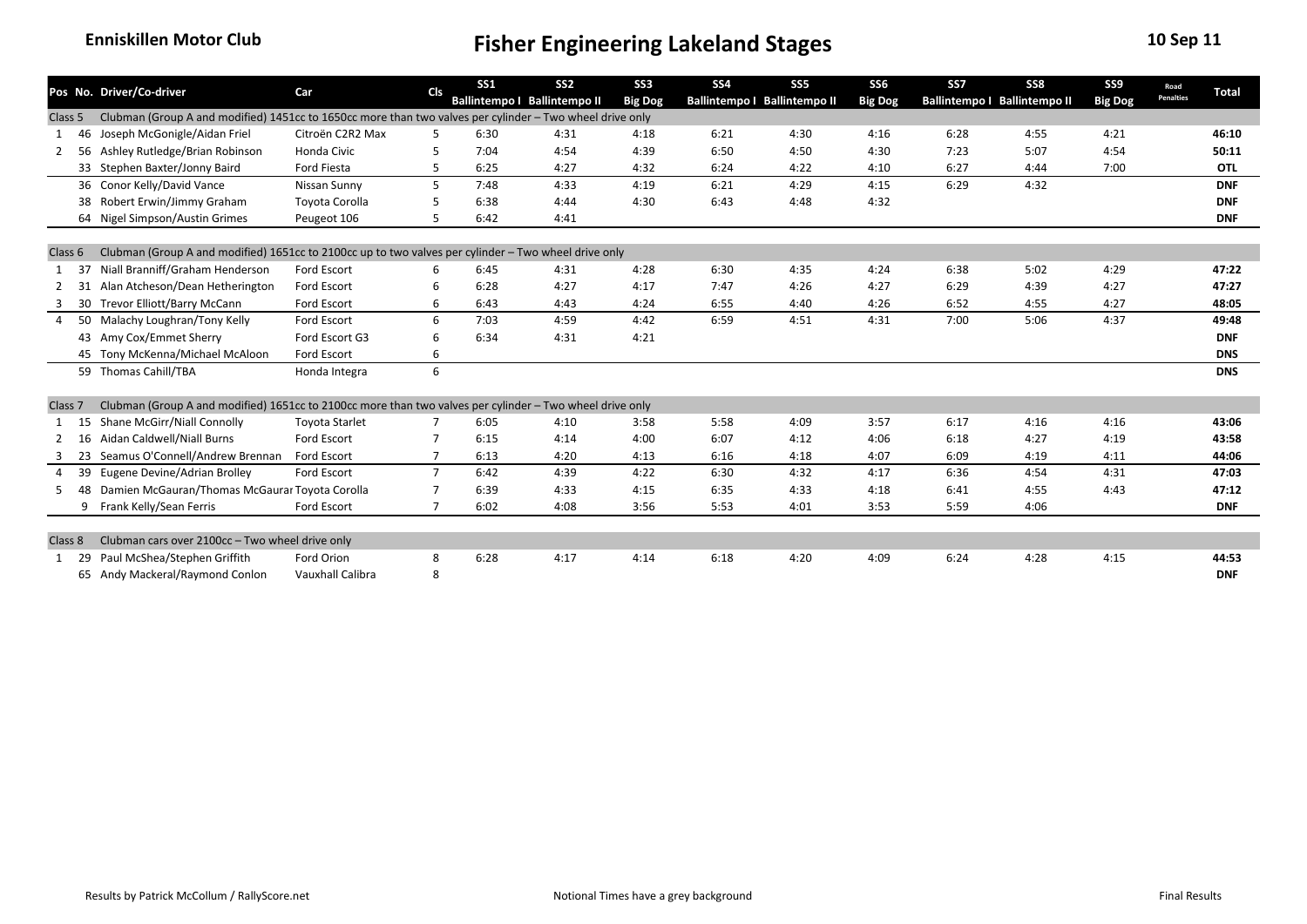|          |    | Pos No. Driver/Co-driver                                   | Car                      | <b>Cls</b> | SS <sub>1</sub> | SS <sub>2</sub>                     | SS <sub>3</sub> | SS <sub>4</sub> | SS <sub>5</sub>              | SS <sub>6</sub> | SS7  | SS8                                 | SS9            | Road             | Total      |
|----------|----|------------------------------------------------------------|--------------------------|------------|-----------------|-------------------------------------|-----------------|-----------------|------------------------------|-----------------|------|-------------------------------------|----------------|------------------|------------|
|          |    |                                                            |                          |            |                 | <b>Ballintempo I Ballintempo II</b> | <b>Big Dog</b>  |                 | Ballintempo I Ballintempo II | <b>Big Dog</b>  |      | <b>Ballintempo I Ballintempo II</b> | <b>Big Dog</b> | <b>Penalties</b> |            |
| Class 9  |    | All other eligible cars including WRCs                     |                          |            |                 |                                     |                 |                 |                              |                 |      |                                     |                |                  |            |
|          |    | Kenny McKinstry/Kenny Hull                                 | Subaru Impreza WRC       | 9          | 5:52            | 4:03                                | 3:51            | 5:36            | 3:58                         | 3:43            | 5:35 | 4:00                                | 3:52           |                  | 40:30      |
|          |    | Stuart Biggerstaff/Anthony Nestor                          | Subaru Impreza           | 9          | 5:55            | 4:04                                | 3:51            | 5:40            | 3:58                         | 3:47            | 5:43 | 4:04                                | 3:57           |                  | 40:59      |
|          |    | Vivian Hamill/Paul Hamill                                  | Toyota Corolla           | 9          | 5:59            | 4:06                                | 3:57            | 5:51            | 3:59                         | 3:53            | 5:50 | 4:00                                | 4:07           |                  | 41:42      |
|          |    | Enda McNulty/Paul Sheridan                                 | Subaru Impreza           | 9          | 5:57            | 4:05                                | 3:58            | 5:50            | 4:02                         | 3:53            | 5:53 | 4:07                                | 4:01           |                  | 41:46      |
|          |    | Stephen Wright/Susanne Wright                              | Mitsubishi Lancer Evo VI | 9          | 6:02            | 4:06                                | 3:58            | 5:53            | 4:01                         | 3:54            | 5:57 | 3:58                                | 4:11           |                  | 42:00      |
|          | 28 | Liam Regan/Damien Duffin                                   | Peugeot 206              | q          | 5:58            | 4:10                                | 4:01            | 5:58            | 4:06                         | 3:57            | 5:52 | 4:12                                | 4:07           |                  | 42:21      |
|          | 19 | John McGaffin/Lesley McGaffin                              | Subaru Impreza S10 WRC 9 |            | 6:00            | 4:07                                | 3:57            | 5:55            | 4:08                         | 4:01            | 6:00 | 4:22                                | 4:42           |                  | 43:12      |
|          |    | Ray Brammer/Matt Whattam                                   | Subaru Impreza WRC S3    | -9         | 6:14            | 4:16                                | 4:03            | 6:00            | 4:19                         | 3:59            | 6:12 | 4:20                                | 4:13           |                  | 43:36      |
|          |    | Raymond Mason/Peter Martin                                 | Mitsubishi Lancer Evo VI | -9         | 6:11            | 4:15                                | 4:06            | 6:01            | 4:18                         | 4:07            | 6:19 | 4:23                                | 4:17           |                  | 43:57      |
| 10       |    | Gareth Sayers/Gareth Gilchrist                             | Mitsubishi Lancer Evo IX | -9         | 6:19            | 4:23                                | 4:06            | 6:15            | 4:14                         | 4:00            | 6:14 | 4:17                                | 4:12           |                  | 44:00      |
| 11       | 53 | Nigel Hodgins/Alan McNutt                                  | Subaru Impreza           | 9          | 6:41            | 4:39                                | 4:26            | 6:57            | 4:38                         | 4:19            | 6:40 | 4:51                                | 4:27           |                  | 47:38      |
| 12       | 63 | Brendan Cunningham/Jason Gillespie                         | Subaru Impreza           | 9          | 6:55            | 4:56                                | 4:30            | 6:47            | 4:42                         | 4:23            | 6:48 | 4:55                                | 4:26           |                  | 48:22      |
|          |    | 12 Kieran Graffin/Tommy Speers                             | Mitsubishi Lancer Evo IX | 9          | 6:11            | 4:15                                | 4:05            |                 |                              |                 |      |                                     |                |                  | <b>DNF</b> |
|          | 4  | Martin Cairns/Andrew Purcell                               | Subaru Impreza S9        | q          | 6:09            | 4:12                                | 3:57            |                 |                              |                 |      |                                     |                |                  | <b>DNF</b> |
|          | 8  | James Gillen/Jason Harron                                  | Subaru Impreza WRC       | 9          |                 |                                     |                 |                 |                              |                 |      |                                     |                |                  | <b>DNS</b> |
|          |    |                                                            |                          |            |                 |                                     |                 |                 |                              |                 |      |                                     |                |                  |            |
| Class 11 |    | Historic Rally cars over 1651cc registered before 31/12/81 |                          |            |                 |                                     |                 |                 |                              |                 |      |                                     |                |                  |            |
|          | 25 | Andy Johnson/Jim McSherry                                  | Vauxhall Chevette        | 11         | 6:31            | 4:31                                | 4:19            | 6:28            | 4:32                         | 4:20            | 6:38 | 4:43                                | 4:37           |                  | 46:39      |
|          |    | 24 Tommy O'Connell/Sean Magee                              | Ford Escort              | 11         | 6:42            | 4:39                                |                 |                 |                              |                 |      |                                     |                |                  | <b>DNF</b> |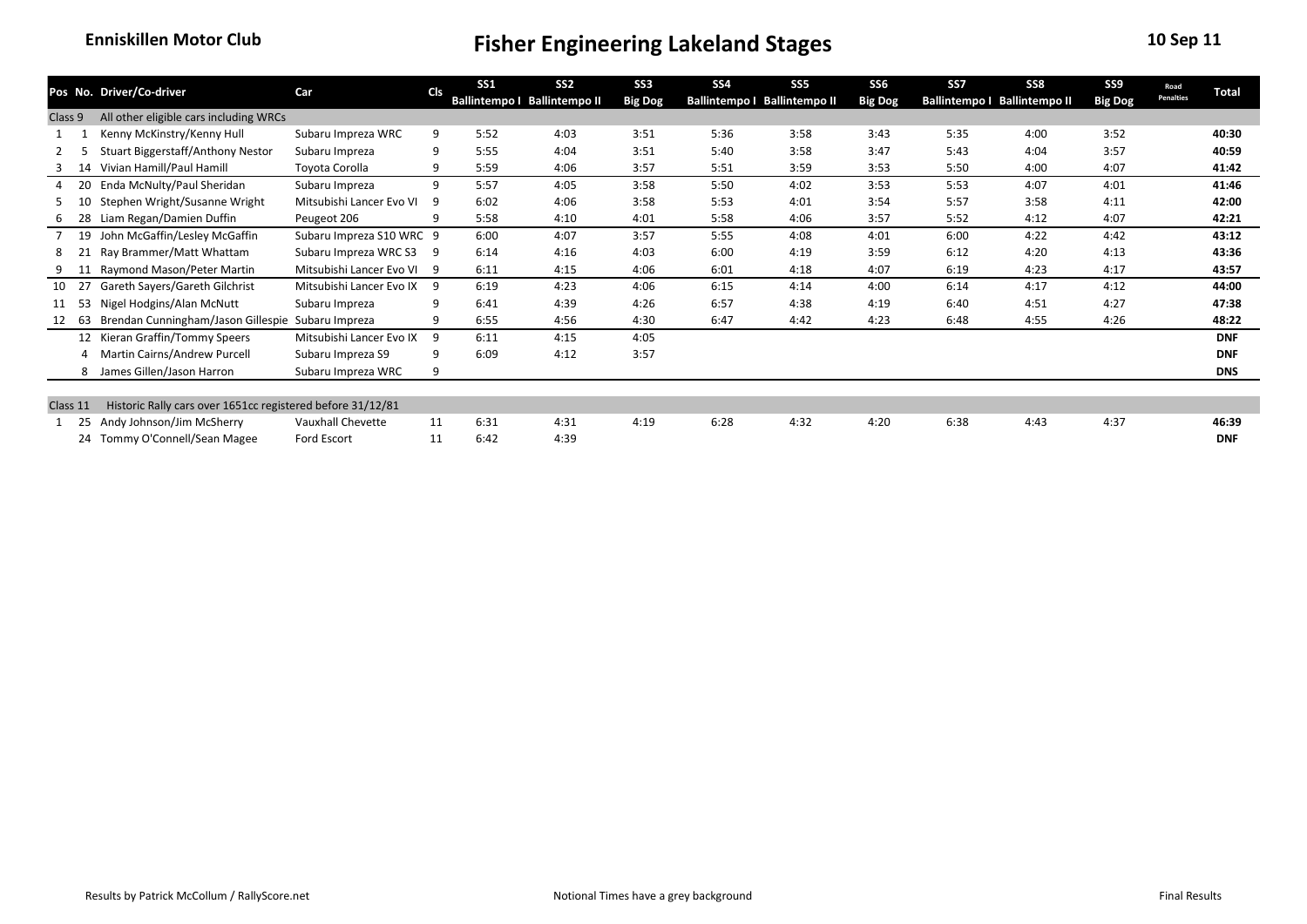|                |                | Pos No. Driver/Co-driver                             | Car                      | SS <sub>1</sub> | SS <sub>2</sub>              | SS <sub>3</sub> | <b>SS4</b>           | SS <sub>5</sub>       | SS <sub>6</sub> | SS7                  | SS8                   | SS9            |  |
|----------------|----------------|------------------------------------------------------|--------------------------|-----------------|------------------------------|-----------------|----------------------|-----------------------|-----------------|----------------------|-----------------------|----------------|--|
|                |                |                                                      |                          |                 | Ballintempo I Ballintempo II | <b>Big Dog</b>  | <b>Ballintempo I</b> | <b>Ballintempo II</b> | <b>Big Dog</b>  | <b>Ballintempo I</b> | <b>Ballintempo II</b> | <b>Big Dog</b> |  |
|                |                | Overall Positions for each Stage                     |                          |                 |                              |                 |                      |                       |                 |                      |                       |                |  |
| 1              | 1              | Kenny McKinstry/Kenny Hull                           | Subaru Impreza WRC       | $\mathbf{1}$    | $\mathbf{1}$                 | $\overline{2}$  | $\mathbf{1}$         | $\mathbf{1}$          | $\overline{2}$  | 1                    | $\overline{2}$        | $\mathbf{1}$   |  |
| $\overline{2}$ | $\overline{2}$ | Donagh Kelly/Kevin Flanagan                          | Mitsubishi Lancer Evo IX | $\mathbf{1}$    | $\mathbf{1}$                 | $\mathbf{1}$    | $\overline{3}$       | $\mathbf{1}$          | $\mathbf{1}$    | $\overline{2}$       | $\overline{2}$        | $\overline{3}$ |  |
| 3              | 5              | Stuart Biggerstaff/Anthony Nestor                    | Subaru Impreza           | $\overline{4}$  | 3                            | $\overline{2}$  | $\overline{2}$       | $\mathbf{1}$          | 3               | 3                    | $\overline{7}$        | $\overline{4}$ |  |
| 4              |                | 14 Vivian Hamill/Paul Hamill                         | Toyota Corolla           | 8               | $\overline{7}$               | $\overline{7}$  | 9                    | 5                     | 6               | 5                    | $\overline{2}$        | $\overline{7}$ |  |
| 5              |                | 18 Vincent McAree/JP McAree                          | Mitsubishi Lancer Evo IX | 13              | $\overline{7}$               | 15              | 12                   | 11                    | 5               | 5                    | $\overline{2}$        | $\overline{2}$ |  |
| 6              |                | 20 Enda McNulty/Paul Sheridan                        | Subaru Impreza           | 5               | 5                            | 10              | 8                    | 10                    | 6               | 8                    | 10                    | 6              |  |
| $\overline{7}$ |                | 10 Stephen Wright/Susanne Wright                     | Mitsubishi Lancer Evo VI | 11              | $\overline{7}$               | 10              | 10                   | $\overline{7}$        | 9               | 10                   | $\mathbf{1}$          | 9              |  |
| 8              |                | 28 Liam Regan/Damien Duffin                          | Peugeot 206              | 6               | 14                           | 15              | 14                   | 12                    | 11              | $\overline{7}$       | 12                    | $\overline{7}$ |  |
| 9              | 6              | Ian Cochrane/Thomas Nugent                           | Mitsubishi Lancer Evo    | $\overline{3}$  | 5                            | $\overline{4}$  | 5                    | 18                    | 46              | 8                    | 8                     | 5              |  |
| 10             |                | 15 Shane McGirr/Niall Connolly                       | <b>Toyota Starlet</b>    | 13              | 14                           | 10              | 14                   | 14                    | 11              | 18                   | 13                    | 15             |  |
|                |                | 11 19 John McGaffin/Lesley McGaffin                  | Subaru Impreza S10 WRC   | 9               | 10                           | $\overline{7}$  | 13                   | 13                    | 15              | 13                   | 18                    | 30             |  |
| 12             |                | 66 Brendan Cumiskey/Ronan O'Neill                    | Mitsubishi Lancer        | 15              | 10                           | 31              | $\overline{7}$       | $\overline{7}$        | 10              | 11                   | 11                    | 32             |  |
| 13             | 21             | Ray Brammer/Matt Whattam                             | Subaru Impreza WRC S3    | 21              | 20                           | 17              | 16                   | 22                    | 13              | 15                   | 16                    | $12\,$         |  |
|                |                | 14 11 Raymond Mason/Peter Martin                     | Mitsubishi Lancer Evo VI | 17              | 18                           | 20              | 17                   | 18                    | 18              | 20                   | 19                    | 16             |  |
| 15             |                | 16 Aidan Caldwell/Niall Burns                        | Ford Escort              | 22              | 17                           | 14              | 19                   | 15                    | 17              | 19                   | 20                    | 17             |  |
| 16             | 27             | Gareth Sayers/Gareth Gilchrist                       | Mitsubishi Lancer Evo IX | 24              | 24                           | $20\,$          | 21                   | 16                    | 14              | 17                   | 14                    | 11             |  |
| 17             | 23             | Seamus O'Connell/Andrew Brennan                      | Ford Escort              | 20              | 23                           | 23              | 22                   | 18                    | 18              | 14                   | 15                    | 9              |  |
|                |                | 18 26 Trevor Ferguson/David McElroy                  | Subaru Impreza N12       | 23              | 25                           | 22              | 20                   | 18                    | 16              | 16                   | 17                    | 12             |  |
| 19             |                | 29 Paul McShea/Stephen Griffith                      | Ford Orion               | 26              | 21                           | $\overline{24}$ | 23                   | 23                    | 20              | 21                   | $\overline{21}$       | 14             |  |
|                |                | 20 46 Joseph McGonigle/Aidan Friel                   | Citroën C2R2 Max         | 28              | 29                           | 28              | 24                   | 27                    | 23              | 23                   | 30                    | 18             |  |
|                |                | 21 25 Andy Johnson/Jim McSherry                      | Vauxhall Chevette        | 29              | 29                           | 29              | 27                   | 28                    | 27              | 27                   | 24                    | 26             |  |
|                |                | 22 39 Eugene Devine/Adrian Brolley                   | Ford Escort              | 39              | 37                           | 33              | 28                   | 28                    | 24              | 26                   | 29                    | 24             |  |
|                |                | 23 48 Damien McGauran/Thomas McGaurar Toyota Corolla |                          | 37              | 33                           | 26              | 31                   | 30                    | 25              | 30                   | 30                    | 31             |  |
| 24             |                | 37 Niall Branniff/Graham Henderson                   | Ford Escort              | 43              | 29                           | 40              | 28                   | 31                    | 31              | 27                   | 34                    | 23             |  |
| 25             | 62             | Robert McKelvey/Benny Grainger                       | Mitsubishi Lancer Evo    | 34              | 41                           | 34              | 34                   | 35                    | 28              | 30                   | 25                    | 25             |  |
|                |                | 26 31 Alan Atcheson/Dean Hetherington                | Ford Escort              | 26              | 26                           | 27              | 49                   | 25                    | 34              | 24                   | 23                    | 20             |  |
|                |                | 27 53 Nigel Hodgins/Alan McNutt                      | Subaru Impreza           | 38              | 37                           | 37              | 43                   | 34                    | 26              | 29                   | 28                    | 20             |  |
| 28             | 42             | David Kerr/Aaron Johnston                            | Peugeot 205              | 35              | 41                           | 34              | 30                   | 32                    | 28              | 33                   | 40                    | 32             |  |
|                |                | 29 30 Trevor Elliott/Barry McCann                    | Ford Escort              | 42              | 43                           | 36              | 42                   | 37                    | 33              | 36                   | 30                    | 20             |  |
| 30             |                | 44 Kris Farrell/Rodney Wilson                        | Proton Satria            | 31              | 36                           | 37              | 33                   | 38                    | 31              | 34                   | 41                    | 29             |  |
| 31             | 63             | Brendan Cunningham/Jason Gillespie Subaru Impreza    |                          | 44              | 49                           | 41              | 37                   | 38                    | 28              | 35                   | 30                    | 19             |  |
| 32             |                | 54 Drew Chambers/Wendy Blackledge                    | <b>Talbot Samba</b>      | 46              | 45                           | 43              | 40                   | 41                    | 41              | 41                   | 36                    | 35             |  |
| 33             |                | 50 Malachy Loughran/Tony Kelly                       | Ford Escort              | 48              | 52                           | 46              | 45                   | 44                    | 36              | 37                   | 37                    | 26             |  |
| 34             |                | 55 James McGovern/Neil McGahey                       | Toyota Corolla           | 46              | 50                           | 47              | 39                   | 45                    | 38              | 38                   | 39                    | 26             |  |
|                |                |                                                      | Honda Civic              |                 | 47                           | 45              | 38                   |                       | 35              |                      | 38                    | 36             |  |
|                |                | 35 56 Ashley Rutledge/Brian Robinson                 |                          | 49              |                              |                 | 44                   | 41                    | 36              | 43                   |                       | 34             |  |
| 36             | 58             | Ben Gormley/Darren McGuinness                        | Subaru Impreza           | 53              | 53                           | 51              |                      | 48                    |                 | 39                   | 35                    |                |  |
| 37             |                | 49 Michael McCarroll/Martin Connelly                 | Ford Fiesta              | 45              | 53                           | 47              | 40                   | 41                    | 40              | 40                   | 42                    | 37             |  |
| 38             |                | 41 Andrew Bustard/David Young                        | Vauxhall Corsa           | 54              | 55                           | 50              | 46                   | 45                    | 42              | 42                   | 44                    | 37             |  |
| 39             | 51             | Declan McGarrity/Martin McGarrity                    | Vauxhall Nova            | 51              | 47                           | 47              | 47                   | 47                    | 43              | 44                   | 43                    | 39             |  |
|                |                | 40 61 Raymond Corrigan/Kieran McAnespy               | Toyota Corolla           | 57              | 56                           | 53              | 48                   | 49                    | 45              | 45                   | 45                    | 40             |  |
|                |                | 33 Stephen Baxter/Jonny Baird                        | Ford Fiesta              | 25              | 26                           | 43              | 26                   | 24                    | 21              | 22                   | 25                    | 41             |  |
|                |                | 3 Neil McCance/Jonny Hart                            | Mitsubishi Lancer Evo IX | 9               | 10                           | 10              | 3                    | $\mathbf{1}$          | $\overline{4}$  | $\overline{4}$       | 6                     |                |  |
|                |                | 9 Frank Kelly/Sean Ferris                            | Ford Escort              | 11              | 13                           | 6               | 10                   | $\overline{7}$        | 6               | 11                   | 8                     |                |  |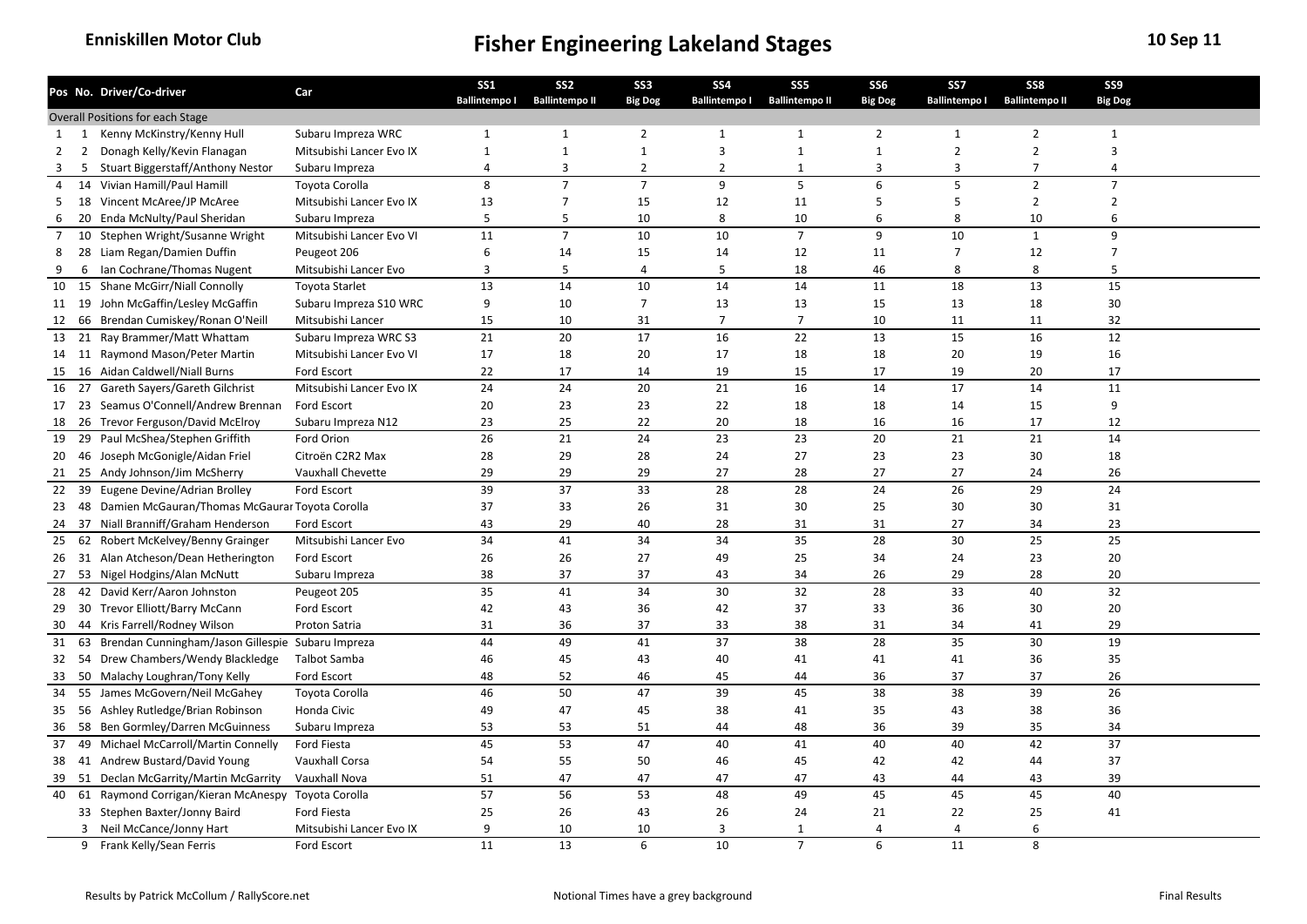| Pos No. Driver/Co-driver                     | Car                      | SS <sub>1</sub>      | SS <sub>2</sub>       | SS3            | SS <sub>4</sub>      | SS5                   | SS6            | SS7                  | SS8                   | SS9            |  |
|----------------------------------------------|--------------------------|----------------------|-----------------------|----------------|----------------------|-----------------------|----------------|----------------------|-----------------------|----------------|--|
|                                              |                          | <b>Ballintempo I</b> | <b>Ballintempo II</b> | <b>Big Dog</b> | <b>Ballintempo I</b> | <b>Ballintempo II</b> | <b>Big Dog</b> | <b>Ballintempo I</b> | <b>Ballintempo II</b> | <b>Big Dog</b> |  |
| Overall Positions for each Stage (continued) |                          |                      |                       |                |                      |                       |                |                      |                       |                |  |
| 36 Conor Kelly/David Vance                   | Nissan Sunny             | 56                   | 33                    | 29             | 24                   | 26                    | 22             | 24                   | 22                    |                |  |
| Bob Scanlon/Graeme Stewart<br>47             | Mitsubishi Lancer Evo X  | 31                   | 35                    | 37             | 31                   | 32                    | 44             | 32                   | 27                    |                |  |
| 38 Robert Erwin/Jimmy Graham                 | Toyota Corolla           | 35                   | 44                    | 41             | 35                   | 40                    | 38             |                      |                       |                |  |
| 60 Uel Montgomery/Leslie Hawe                | Vauxhall Astra           | 58                   | 57                    | 54             | 50                   | 50                    | 47             |                      |                       |                |  |
| 17 Pat O'Connell/Mark Wiley                  | Mitsubishi Lancer Evo IX | 6                    |                       |                |                      | -6                    |                |                      |                       |                |  |
| Marc Johnston/Colin Harkness                 | Mitsubishi Lancer        | 19                   | 21                    | 18             | 18                   | 17                    |                |                      |                       |                |  |
| 52 Scott Winslow/Patrick Gillian             | Vauxhall Nova            | 50                   | 46                    | 51             | 36                   | 35                    |                |                      |                       |                |  |
| 12 Kieran Graffin/Tommy Speers               | Mitsubishi Lancer Evo IX | 17                   | 18                    | 18             |                      |                       |                |                      |                       |                |  |
| 4 Martin Cairns/Andrew Purcell               | Subaru Impreza S9        | 16                   | 16                    |                |                      |                       |                |                      |                       |                |  |
| 32 Jonny Leonard/Jackie Elliott              | Ford Fiesta              | 30                   | 28                    | 24             |                      |                       |                |                      |                       |                |  |
| 43 Amy Cox/Emmet Sherry                      | Ford Escort G3           | 31                   | 29                    | 32             |                      |                       |                |                      |                       |                |  |
| 64 Nigel Simpson/Austin Grimes               | Peugeot 106              | 39                   | 40                    |                |                      |                       |                |                      |                       |                |  |
| 57 Jimmy Thompson/Paul Corry                 | Toyota Corolla           | 52                   | 50                    |                |                      |                       |                |                      |                       |                |  |
| 24 Tommy O'Connell/Sean Magee                | Ford Escort              | 39                   | 37                    |                |                      |                       |                |                      |                       |                |  |
| 34 Declan Leonard/Dermot McCafferty          | Ford Fiesta ST           | 55                   |                       |                |                      |                       |                |                      |                       |                |  |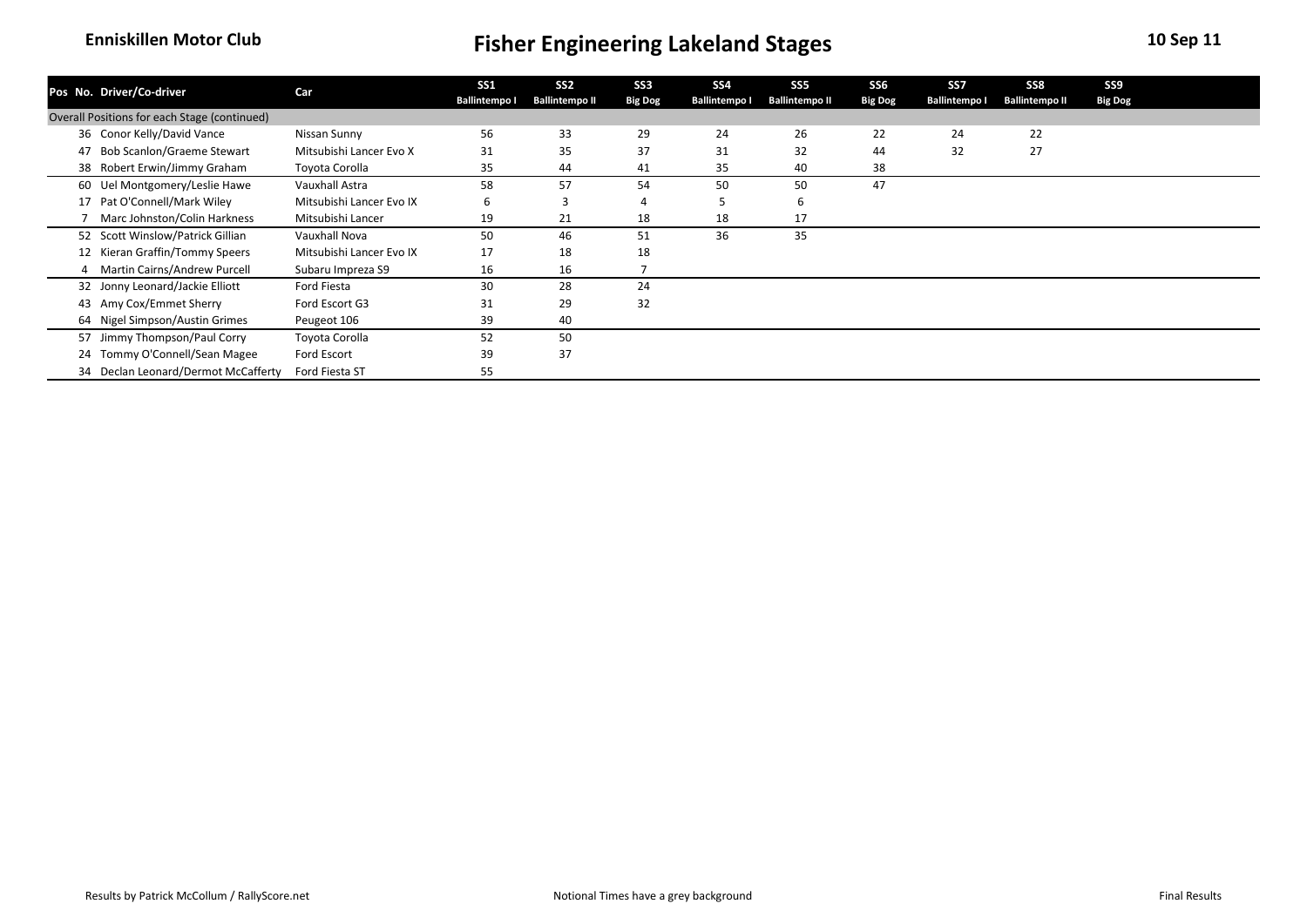|                |                | Pos No. Driver/Co-driver                           | Car                      | SS1                  | SS <sub>2</sub>       | <b>SS3</b>     | <b>SS4</b>           | SS <sub>5</sub>       | SS <sub>6</sub> | SS7                  | SS8                   | SS9            |  |
|----------------|----------------|----------------------------------------------------|--------------------------|----------------------|-----------------------|----------------|----------------------|-----------------------|-----------------|----------------------|-----------------------|----------------|--|
|                |                |                                                    |                          | <b>Ballintempo I</b> | <b>Ballintempo II</b> | <b>Big Dog</b> | <b>Ballintempo I</b> | <b>Ballintempo II</b> | <b>Big Dog</b>  | <b>Ballintempo I</b> | <b>Ballintempo II</b> | <b>Big Dog</b> |  |
|                |                | Overall Positions after each Stage                 |                          |                      |                       |                |                      |                       |                 |                      |                       |                |  |
| 1              | $\overline{1}$ | Kenny McKinstry/Kenny Hull                         | Subaru Impreza WRC       | $\mathbf{1}$         | $\mathbf{1}$          | $\overline{2}$ | $\mathbf{1}$         | $\mathbf{1}$          | $\mathbf{1}$    | $\mathbf{1}$         | $\mathbf{1}$          | $\mathbf{1}$   |  |
| $\overline{2}$ | $\overline{2}$ | Donagh Kelly/Kevin Flanagan                        | Mitsubishi Lancer Evo IX | $\mathbf{1}$         | $\mathbf{1}$          | $\mathbf{1}$   | $\overline{2}$       | $\overline{2}$        | $\overline{2}$  | $\overline{2}$       | $\overline{2}$        | $\overline{2}$ |  |
| 3              | 5              | Stuart Biggerstaff/Anthony Nestor                  | Subaru Impreza           | 4                    | $\overline{4}$        | 3              | $\overline{3}$       | 3                     | $\overline{3}$  | 3                    | 3                     | $\overline{3}$ |  |
| $\overline{4}$ |                | 14 Vivian Hamill/Paul Hamill                       | Toyota Corolla           | 8                    | $\overline{7}$        | $\overline{7}$ | 8                    | 6                     | 5               | 5                    | 5                     | $\overline{4}$ |  |
| 5              |                | 18 Vincent McAree/JP McAree                        | Mitsubishi Lancer Evo IX | 13                   | 13                    | 13             | 12                   | 12                    | 9               | $\overline{7}$       | 8                     | 5              |  |
| 6              | 20             | Enda McNulty/Paul Sheridan                         | Subaru Impreza           | 5                    | 5                     | 6              | $\overline{7}$       | 6                     | 5               | 6                    | 6                     | 6              |  |
| $\overline{7}$ |                | 10 Stephen Wright/Susanne Wright                   | Mitsubishi Lancer Evo VI | 11                   | 10                    | 10             | 9                    | 9                     | 8               | $\overline{7}$       | $\overline{7}$        | $\overline{7}$ |  |
| 8              |                | 28 Liam Regan/Damien Duffin                        | Peugeot 206              | 6                    | 10                    | 12             | 13                   | 13                    | 11              | 10                   | 10                    | 8              |  |
| 9              | 6              | Ian Cochrane/Thomas Nugent                         | Mitsubishi Lancer Evo    | $\overline{3}$       | 3                     | 4              | $\overline{4}$       | 8                     | 17              | 14                   | 14                    | 9              |  |
|                |                | 10 15 Shane McGirr/Niall Connolly                  | <b>Toyota Starlet</b>    | 13                   | 14                    | 14             | 14                   | 14                    | $\overline{12}$ | 13                   | 13                    | 9              |  |
|                |                | 11 19 John McGaffin/Lesley McGaffin                | Subaru Impreza S10 WRC   | 9                    | 8                     | 8              | 9                    | 11                    | 10              | 11                   | 12                    | 11             |  |
| 12             | 66             | Brendan Cumiskey/Ronan O'Neill                     | Mitsubishi Lancer        | 15                   | 14                    | 21             | 15                   | 15                    | 13              | 12                   | 11                    | 12             |  |
|                | 13 21          | Ray Brammer/Matt Whattam                           | Subaru Impreza WRC S3    | 21                   | 21                    | 19             | 16                   | 19                    | 14              | 15                   | 15                    | 13             |  |
|                |                | 14 11 Raymond Mason/Peter Martin                   | Mitsubishi Lancer Evo VI | 17                   | 17                    | 18             | 16                   | 17                    | 16              | 17                   | 17                    | 14             |  |
|                |                | 15 16 Aidan Caldwell/Niall Burns                   | Ford Escort              | 22                   | 19                    | 16             | 18                   | 16                    | 15              | 16                   | 16                    | 15             |  |
|                |                | 16 27 Gareth Sayers/Gareth Gilchrist               | Mitsubishi Lancer Evo IX | 24                   | 23                    | 23             | 21                   | 20                    | 18              | 18                   | 18                    | 16             |  |
| 17             | 23             | Seamus O'Connell/Andrew Brennan                    | Ford Escort              | 20                   | 22                    | 22             | 20                   | 21                    | 20              | 19                   | 19                    | 17             |  |
|                |                | 18 26 Trevor Ferguson/David McElroy                | Subaru Impreza N12       | 23                   | 23                    | 24             | 21                   | 22                    | 19              | 20                   | 20                    | 18             |  |
| 19             |                | 29 Paul McShea/Stephen Griffith                    | Ford Orion               | 26                   | $\overline{25}$       | 25             | 23                   | 23                    | 21              | 21                   | 21                    | 19             |  |
|                |                | 20 46 Joseph McGonigle/Aidan Friel                 | Citroën C2R2 Max         | 28                   | 28                    | 28             | 24                   | 24                    | 23              | 23                   | 23                    | 20             |  |
|                |                | 21 25 Andy Johnson/Jim McSherry                    | Vauxhall Chevette        | 29                   | 29                    | 29             | 26                   | 26                    | 24              | 24                   | 24                    | 21             |  |
|                |                | 22 39 Eugene Devine/Adrian Brolley                 | Ford Escort              | 39                   | 39                    | 36             | 29                   | 28                    | 26              | 26                   | 26                    | 22             |  |
|                | 23 48          | Damien McGauran/Thomas McGaurar Toyota Corolla     |                          | 37                   | 33                    | 32             | 27                   | 27                    | 25              | 25                   | 25                    | 23             |  |
| 24             |                | 37 Niall Branniff/Graham Henderson                 | Ford Escort              | 42                   | 35                    | 38             | 30                   | 30                    | 27              | 27                   | 29                    | 24             |  |
| 25             | 62             | Robert McKelvey/Benny Grainger                     | Mitsubishi Lancer Evo    | 34                   | 36                    | 35             | 33                   | 33                    | 30              | 29                   | 28                    | 25             |  |
|                |                | 26 31 Alan Atcheson/Dean Hetherington              | Ford Escort              | 26                   | 27                    | 26             | 36                   | 35                    | 35              | 34                   | 30                    | 26             |  |
| 27             |                | 53 Nigel Hodgins/Alan McNutt                       | Subaru Impreza           | 38                   | 37                    | 39             | 34                   | 34                    | 32              | 32                   | 32                    | 27             |  |
| 28             | 42             | David Kerr/Aaron Johnston                          | Peugeot 205              | 35                   | 37                    | 36             | 31                   | 31                    | 28              | 28                   | 33                    | 28             |  |
| 29             |                | 30 Trevor Elliott/Barry McCann                     | Ford Escort              | 41                   | 42                    | 40             | 35                   | 35                    | 34              | 35                   | 35                    | 29             |  |
| 30             | 44             | Kris Farrell/Rodney Wilson                         | Proton Satria            | 31                   | 33                    | 34             | 32                   | 32                    | 29              | 30                   | 34                    | 30             |  |
| 31             | 63             | Brendan Cunningham/Jason Gillespie Subaru Impreza  |                          | 43                   | 44                    | 43             | 38                   | 38                    | 36              | 36                   | 36                    | 31             |  |
|                | 32 54          | Drew Chambers/Wendy Blackledge                     | Talbot Samba             | 45                   | 43                    | 42             | 39                   | 39                    | 37              | 37                   | 37                    | 33             |  |
| 33             |                | 50 Malachy Loughran/Tony Kelly                     | Ford Escort              | 47                   | 50                    | 49             | 44                   | 44                    | 41              | 39                   | 38                    | 33             |  |
|                |                | 34 55 James McGovern/Neil McGahey                  | Toyota Corolla           | 45                   | 45                    | 45             | 42                   | 43                    | 40              | 38                   | 39                    | 35             |  |
|                |                | 35 56 Ashley Rutledge/Brian Robinson               | Honda Civic              | 48                   | 47                    | 44             | 40                   | 41                    | 38              | 40                   | 40                    | 36             |  |
| 36             | 58             | Ben Gormley/Darren McGuinness                      | Subaru Impreza           | 52                   | 52                    | 51             | 45                   | 45                    | 42              | 42                   | 42                    | 37             |  |
| 37             |                | 49 Michael McCarroll/Martin Connelly               | Ford Fiesta              | 44                   | 46                    | 46             | 43                   | 42                    | 39              | 41                   | 41                    | 38             |  |
| 38             |                | 41 Andrew Bustard/David Young                      | Vauxhall Corsa           | 53                   | 55                    | 52             | 47                   | 47                    | 44              | 43                   | 44                    | 39             |  |
|                | 51             |                                                    | Vauxhall Nova            | 50                   |                       | 48             |                      |                       | 43              | 44                   |                       | 40             |  |
| 39             |                | Declan McGarrity/Martin McGarrity                  |                          | 57                   | 49<br>56              | 53             | 46                   | 46<br>49              | 46              | 45                   | 43<br>45              | 41             |  |
| 40             |                | 61 Raymond Corrigan/Kieran McAnespy Toyota Corolla |                          |                      |                       |                | 49                   |                       |                 |                      |                       |                |  |
|                |                | 33 Stephen Baxter/Jonny Baird                      | Ford Fiesta              | 25                   | 26                    | 30             | 25                   | 24                    | 22              | 22                   | 22                    | 32             |  |
|                |                | 3 Neil McCance/Jonny Hart                          | Mitsubishi Lancer Evo IX | 9                    | 8                     | 9              | 6                    | 5                     | $\overline{4}$  | 4                    | $\overline{4}$        |                |  |
|                |                | 9 Frank Kelly/Sean Ferris                          | Ford Escort              | 11                   | 12                    | 10             | 9                    | 9                     | $\overline{7}$  | 9                    | 9                     |                |  |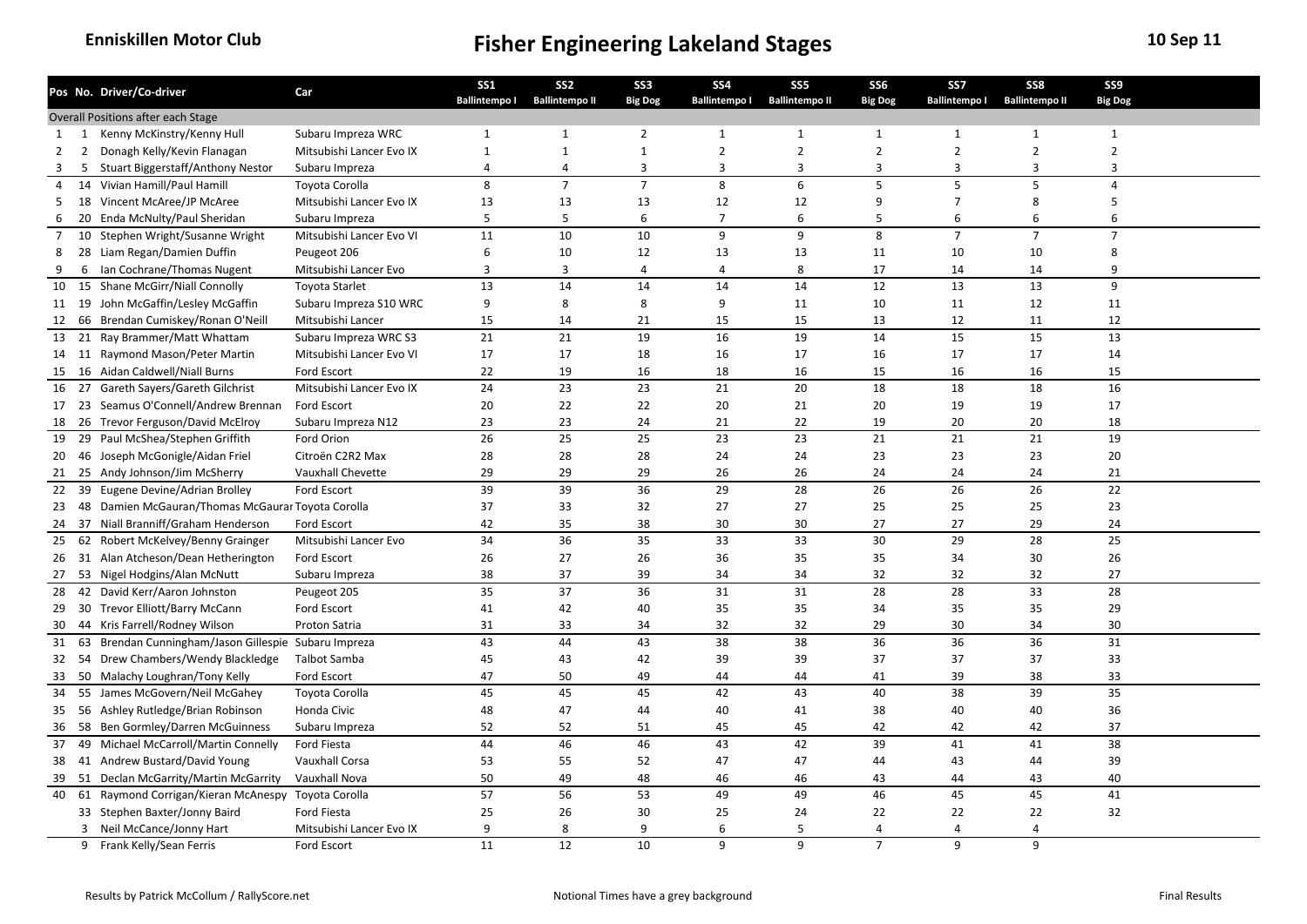| Pos No. Driver/Co-driver                       | Car                      | SS1                  | SS <sub>2</sub>       | SS3            | SS <sub>4</sub>      | SS <sub>5</sub>       | SS <sub>6</sub> | SS7                  | SS8                   | SS9            |  |
|------------------------------------------------|--------------------------|----------------------|-----------------------|----------------|----------------------|-----------------------|-----------------|----------------------|-----------------------|----------------|--|
|                                                |                          | <b>Ballintempo I</b> | <b>Ballintempo II</b> | <b>Big Dog</b> | <b>Ballintempo I</b> | <b>Ballintempo II</b> | <b>Big Dog</b>  | <b>Ballintempo I</b> | <b>Ballintempo II</b> | <b>Big Dog</b> |  |
| Overall Positions after each Stage (continued) |                          |                      |                       |                |                      |                       |                 |                      |                       |                |  |
| 36 Conor Kelly/David Vance                     | Nissan Sunny             | 56                   | 53                    | 46             | 37                   | 37                    | 33              | 31                   | 27                    |                |  |
| Bob Scanlon/Graeme Stewart<br>47               | Mitsubishi Lancer Evo X  | 31                   | 32                    | 33             | 28                   | 29                    | 31              | 32                   | 31                    |                |  |
| 38 Robert Erwin/Jimmy Graham                   | Toyota Corolla           | 35                   | 40                    | 41             | 48                   | 48                    | 45              |                      |                       |                |  |
| 60 Uel Montgomery/Leslie Hawe                  | Vauxhall Astra           | 58                   | 57                    | 54             | 50                   | 50                    | 47              |                      |                       |                |  |
| 17 Pat O'Connell/Mark Wiley                    | Mitsubishi Lancer Evo IX | b                    |                       |                |                      |                       |                 |                      |                       |                |  |
| Marc Johnston/Colin Harkness                   | Mitsubishi Lancer        | 19                   | 19                    | 20             | 18                   | 17                    |                 |                      |                       |                |  |
| 52 Scott Winslow/Patrick Gillian               | Vauxhall Nova            | 49                   | 47                    | 50             | 41                   | 40                    |                 |                      |                       |                |  |
| 12 Kieran Graffin/Tommy Speers                 | Mitsubishi Lancer Evo IX | 17                   | 17                    | 17             |                      |                       |                 |                      |                       |                |  |
| 4 Martin Cairns/Andrew Purcell                 | Subaru Impreza S9        | 16                   | 16                    | 15             |                      |                       |                 |                      |                       |                |  |
| 32 Jonny Leonard/Jackie Elliott                | Ford Fiesta              | 30                   | 29                    | 27             |                      |                       |                 |                      |                       |                |  |
| 43 Amy Cox/Emmet Sherry                        | Ford Escort G3           | 31                   | 31                    | 31             |                      |                       |                 |                      |                       |                |  |
| 64 Nigel Simpson/Austin Grimes                 | Peugeot 106              | 39                   | 41                    |                |                      |                       |                 |                      |                       |                |  |
| 57 Jimmy Thompson/Paul Corry                   | Toyota Corolla           | 51                   | 51                    |                |                      |                       |                 |                      |                       |                |  |
| 24 Tommy O'Connell/Sean Magee                  | Ford Escort              | 55                   | 53                    |                |                      |                       |                 |                      |                       |                |  |
| 34 Declan Leonard/Dermot McCafferty            | Ford Fiesta ST           | 54                   |                       |                |                      |                       |                 |                      |                       |                |  |